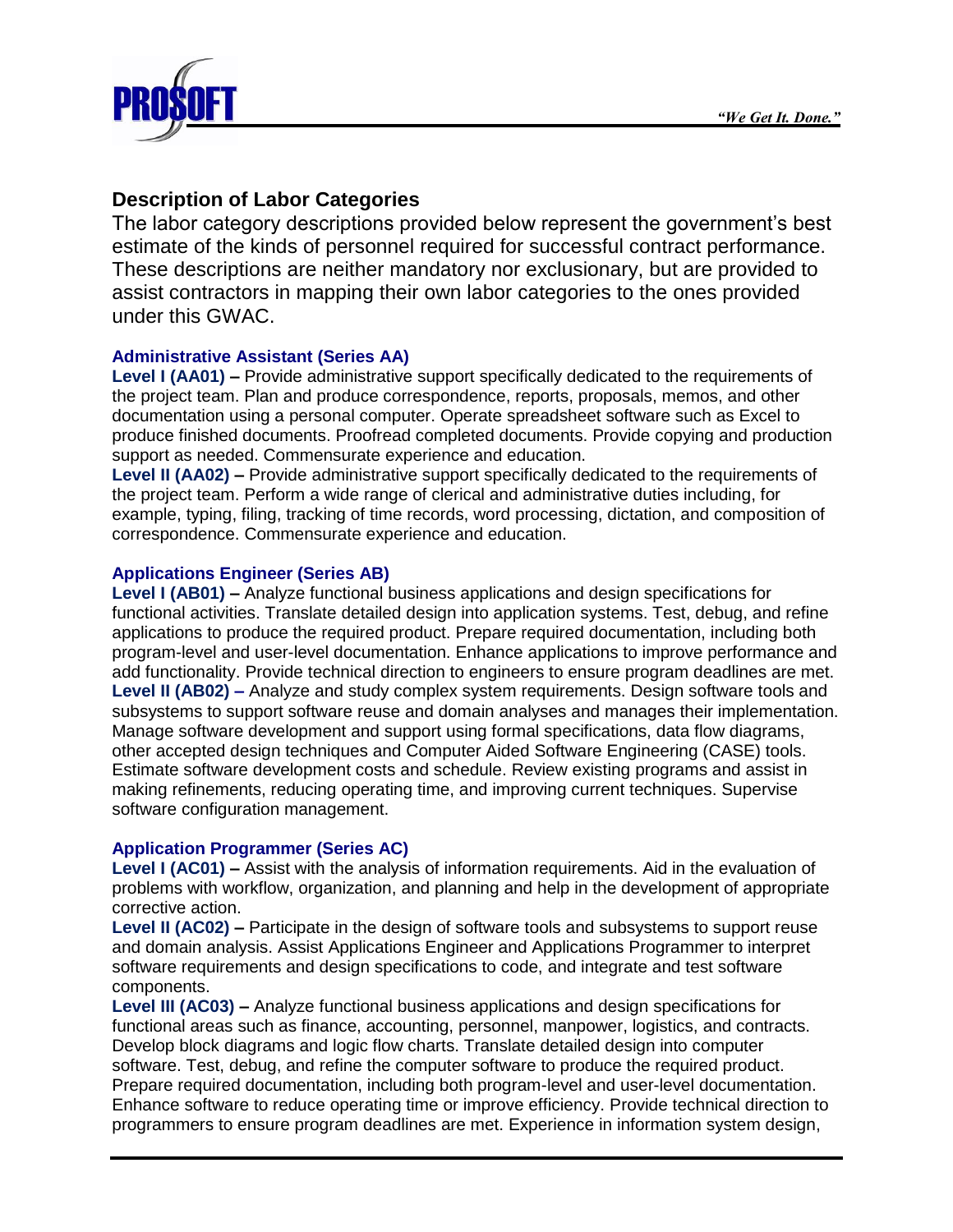including application programming on large-scale DBMS and the development of complex software to satisfy design objectives.

## **Application Systems Analyst (Series AD)**

Provide analysis and design of business systems for different applications such as: financial, accounting, human resources, and other enterprise systems. Handle test scripts and service requirements; work closely with end users on project development and implementation. Analysts should have a working knowledge of relational database environments, structured analysis, data modeling, information engineering, mathematical model building, sampling, and cost accounting to plan the system. Specify the inputs to be accessed by the system, design the processing steps, and format the output to meet the users' needs. Prepare cost-benefit and return-on-investment analyses to help management decide whether implementing the proposed system will be financially feasible. Possess excellent verbal and written communications skills.

## **Biostatatician (Series AE)**

Specialize in the application of statistics and/or computer technology to biological studies applying the use of statistical software packages such as SAS, BMDP, SPSS, or PL/1.

## **Business Analyst (Series AF)**

**Level I (AF01) –** Provide expertise in business process and system analysis, design, improvement, and implementation efforts and in translating business process needs into technical requirements. Provide expertise in change management and training support. Provide organizational and strategic planning for a wide variety of technical and functional environments. Provide expertise in, but not limited to, Configuration Management, Strategic Planning, Knowledge Management, Business Analysis and Technical Analysis.

**Level II (AF02) –** Assist in applying common best practices for the industry to the customer using a knowledge base to create conceptual business models and to identify relevant issues and considerations in selecting application software packages. Assess the operational and functional baseline of an organization and its organizational components, and help to define the direction and strategy for an engagement while ensuring the organizational needs are being addressed. Typical areas addressed include Human Resources, Finance, Supply, and operations. Identify information technology inadequacies and/or deficiencies that affect the functional area's ability to support/meet organizational goals. Support the development of functional area strategies for enhanced IT. Commensurate experience and education. **Level III (AF03) –** Assist in applying common best practices for the industry to the customer using a knowledge base to create conceptual business models and to identify relevant issues and considerations in selecting application software packages. Assess the operational and functional baseline of an organization and its organizational components, and help to define the direction and strategy for an engagement while ensuring the organizational needs are being addressed. Typical areas addressed include Human Resources, Finance, Supply, and operations. Identify information technology inadequacies and/or deficiencies that affect the functional area's ability to support/meet organizational goals. Generate functional area strategies for enhanced IT operations in a cross-functional area mode throughout the organization. Participate in account strategy sessions, strategic assessments and design reviews to validate enterprise approach and associated work products, such as ERP implementations coordinating the resolution of highly complex problems and tasks. Commensurate experience and education.

## **Business Process Reengineering Specialist (Series AG)**

**Level I (AG01) –** Apply process improvement, reengineering methodologies, and internetrelated methodologies and principles to conduct process modernization projects. Assist senior staff with effective transitioning of existing organizations or project teams in accomplishing the organization's goals or project activities and objectives through improved use of internet and other automated processes. Support activity and data modeling, development of modern business methods, identification of best practices, and creating and assessing performance measurements. Provide group facilitation, interviewing, training, and additional forms of knowledge transfer. Commensurate education and experience.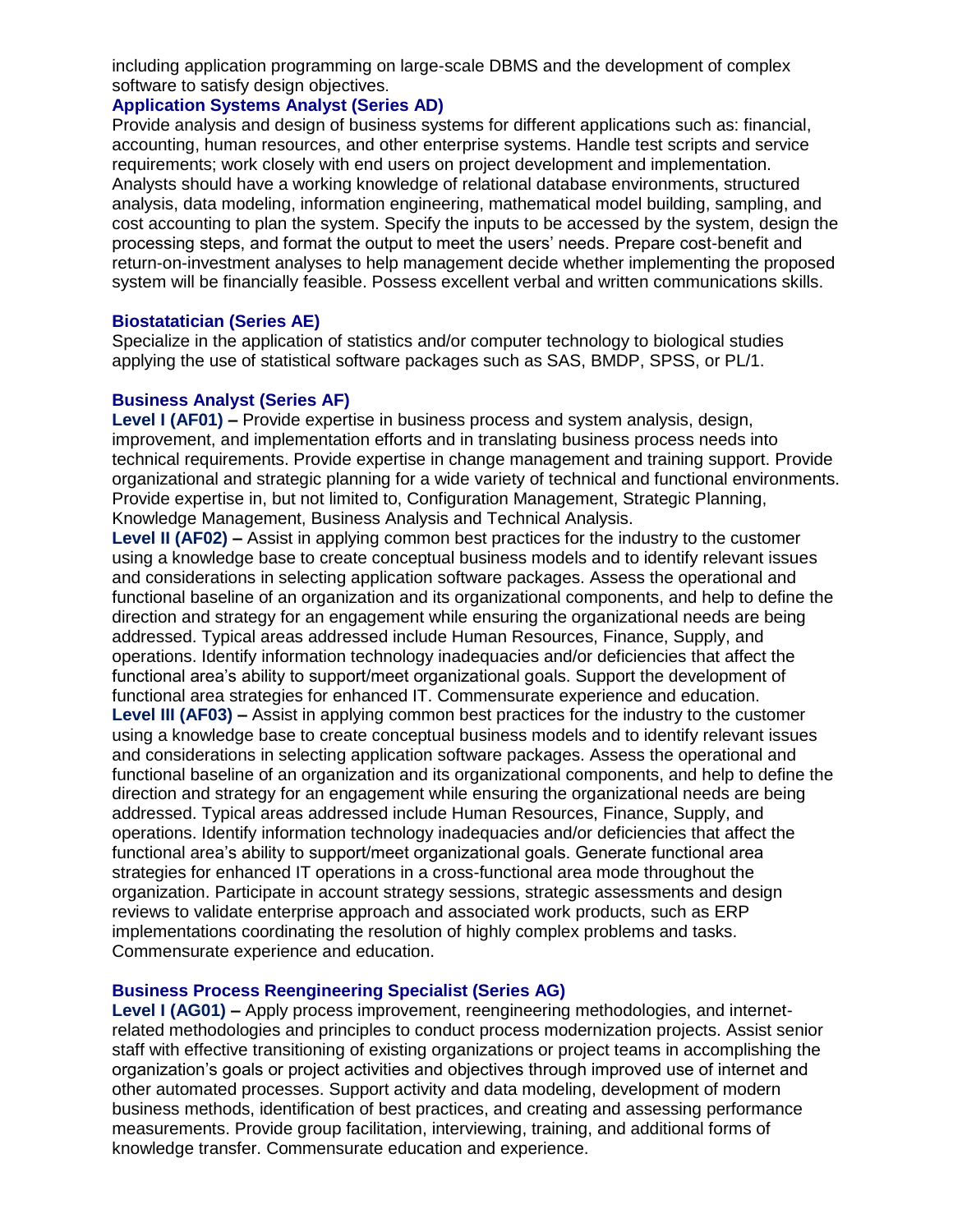**Level II (AG02) –** Apply process improvement, reengineering methodologies, and internetrelated methodologies and principles to conduct process modernization projects. Responsible for transitioning of existing organizations or project teams in accomplishing the organization's goals or project activities and objectives through improved use of internet and other automated processes. Support activity and data modeling, development of modern business methods, identification of best practices, and creating and assessing performance measurements. Provide group facilitation, interviewing, training, and additional forms of knowledge transfer. May provide daily supervision and direction to other Contractor business reengineering specialists and web architects. Commensurate education and experience.

**Level III (AG03) –** Manage use of process improvement, reengineering methodologies, and internet-related methodologies and principles to conduct process modernization projects. Responsible for transitioning of existing organizations or project teams in accomplishing the organization's goals or project activities and objectives through improved use of internet and other automated processes. Support activity and data modeling, development of modern business methods, identification of best practices, and creating and assessing performance measurements. Provide group facilitation, interviewing, training, and additional forms of knowledge transfer. Key coordinator between customers and multiple project teams to ensure enterprise-wide integration of reengineering efforts and application of best practice including ebusiness practices. May provide daily supervision and direction to other Contractor business reengineering specialists and web architects. Commensurate education and experience.

#### **Chief Information Security Officer (Series AH)**

Responsible for determining enterprise information security standards. Develop and implements information security standards and procedures. Provide tactical information security advice and examining the ramifications of new technologies. Ensure that all information systems are functional and secure.

#### **Communications Hardware Specialist (Series AI)**

Analyze network and computer communications hardware characteristics and recommends equipment procurement, removals, and modifications. Add, delete, and modify, as required, host, terminal, and network devices. Assist and coordinate with communications network specialists in the area of communication software. Analyze and implement communications standards and protocols according to site requirements.

#### **Communications Network Manager (Series AJ)**

Evaluate communication hardware and software, troubleshoot local-, metropolitan-, and widearea networks (LAN/MAN/WAN) and other network related problems; provide technical expertise for performance and configuration of networks. Perform general LAN/MAN/WAN administration; provide technical leadership in the integration and test of complex large-scale computer integrated networks. Schedule conversions and cutovers. Oversee network control center. Supervise maintenance of systems. Coordinate with all responsible users and sites. Supervise staff.

#### **Communications Software Specialist (Series AK)**

Analyze network and computer communications software characteristics and recommend software procurement, removals, and modifications. Add, delete, and modify as required, host, terminal, and network devices in light of discerned software needs/problems. Assist and coordinate with communications network specialists in the area of communications software.

#### **Communications Specialist (Series AL)**

Analyze network characteristics (e.g., traffic, connect time, transmission speeds, packet sizes, and throughput) and recommend procurement, removals, and modifications to network components. Design and optimize network topologies and site configurations. Plan installations, transitions, and cutovers of network components and capabilities. Coordinate requirements with users and suppliers.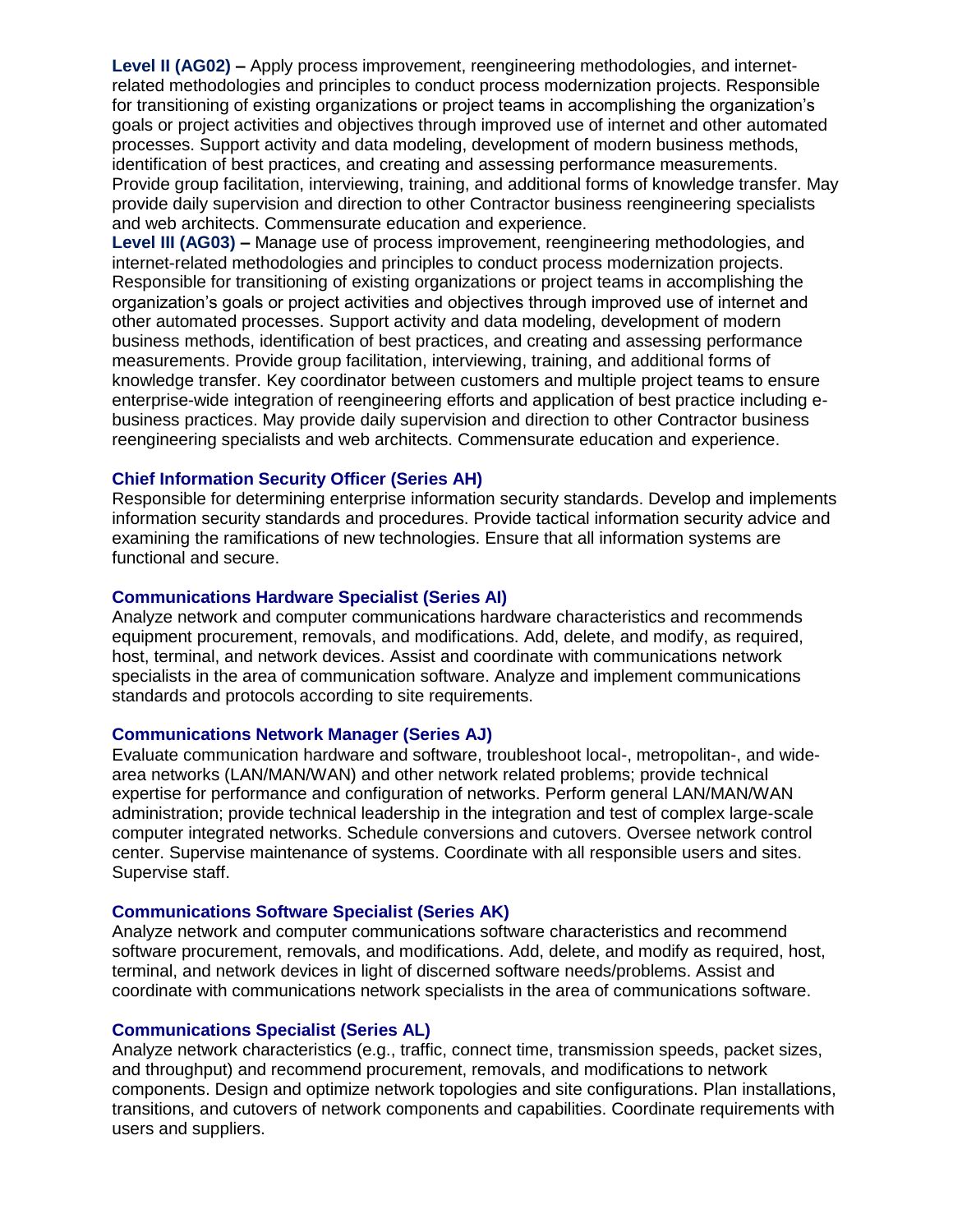#### **Computer Data Librarian (Series AM)**

Maintain library of media (tapes, diskettes, CD-ROMs, videos, CDs, cassettes) used to store record information or provide back-up for automatic data processing applications. Classify, catalog, and store items in accordance with standardized system. Issues media for processing on request. Maintain record of items received, stored, issued, and returned. Examine returned media for damage or excessive wear to determine if they need replacing.

## **Computer Scientist (Series AN)**

Act as a senior consultant in complex or mission critical client requirements. Develop, modify, and apply computer modeling and programming applications to analyze and solve mathematical and scientific problems affecting system and program performance. Participate in all phases of scientific and engineering projects such as research, design, development, testing, modeling, simulating, training, and documentation.

## **Computer Security Systems Specialist (Series AO)**

**Level I (AO01) –** Analyze and defines security requirements for Multilevel Security (MLS) issues. Design, develop, engineer, and implement solutions to MLS requirements. Gather and organize technical information about an organization's mission goals and needs, existing security products, and ongoing programs in the MLS arena. Perform risk analyses which also includes risk assessment.

**Level II (AO02) –** Analyze and defines security requirements for MLS issues. Design, develop, engineer, and implement solutions to MLS requirements. Guide effort to gather and organize technical information about an organization's mission goals and needs, existing security products, and ongoing programs in the MLS arena. Perform risk analyses which also includes risk assessment. Develop security standards.

**Level III (AO03) –** Design, develop, engineer, and implement solutions to MLS requirements. Perform complex risk analyses which also include risk assessment. Establish and satisfy information assurance and security requirements based upon the analysis of user, policy, regulatory, and resource demands. Support customers at the highest levels in the development and implementation of doctrine and policies. Apply know-how to Government and commercial common user systems, as well as to dedicated special purpose systems requiring specialized security features and procedures. Perform analysis, design, and development of security features for system architectures.

## **Computer Systems Analyst (Series AP)**

**Level I (AP01) –** Analyze information requirements. Evaluate analytically and systematically problems of workflow, organization, and planning and assists Senior Computer Systems Analyst and Computer Systems Analyst develop appropriate corrective action. Help develop plans for automated information systems from project inception to conclusion. Define the problem, and develop system requirements and program specifications, from which programmers prepare detailed flow charts, programs, and tests. Under the supervision of a Senior Computer Systems Analyst or a Computer Systems Analyst, coordinate closely with programmers to ensure proper implementation of program and system specifications. Develop, in conjunction with functional users, system alternative solutions.

**Level II (AP02) –** Analyze and develop computer software possessing a wide range of capabilities, including numerous engineering, business, and records management functions. Develop plans for automated information systems from project inception to conclusion. Analyze user interfaces, maintain hardware and software performance tuning, analyze workload and computer usage, maintain interfaces with outside systems, analyze downtimes, and analyze proposed system modifications, upgrades and new COTS. Analyze the problem and the information to be processed. Define the problem, and develops system requirements and program specifications, from which programmers prepare detailed flow charts, programs, and tests. Coordinate closely with programmers to ensure proper implementation of program and system specifications. Develop, in conjunction with functional users, system alternative solutions.

**Level III (AP03) –** Provide technical and administrative direction for personnel performing software development tasks, including the review of work products for correctness, adherence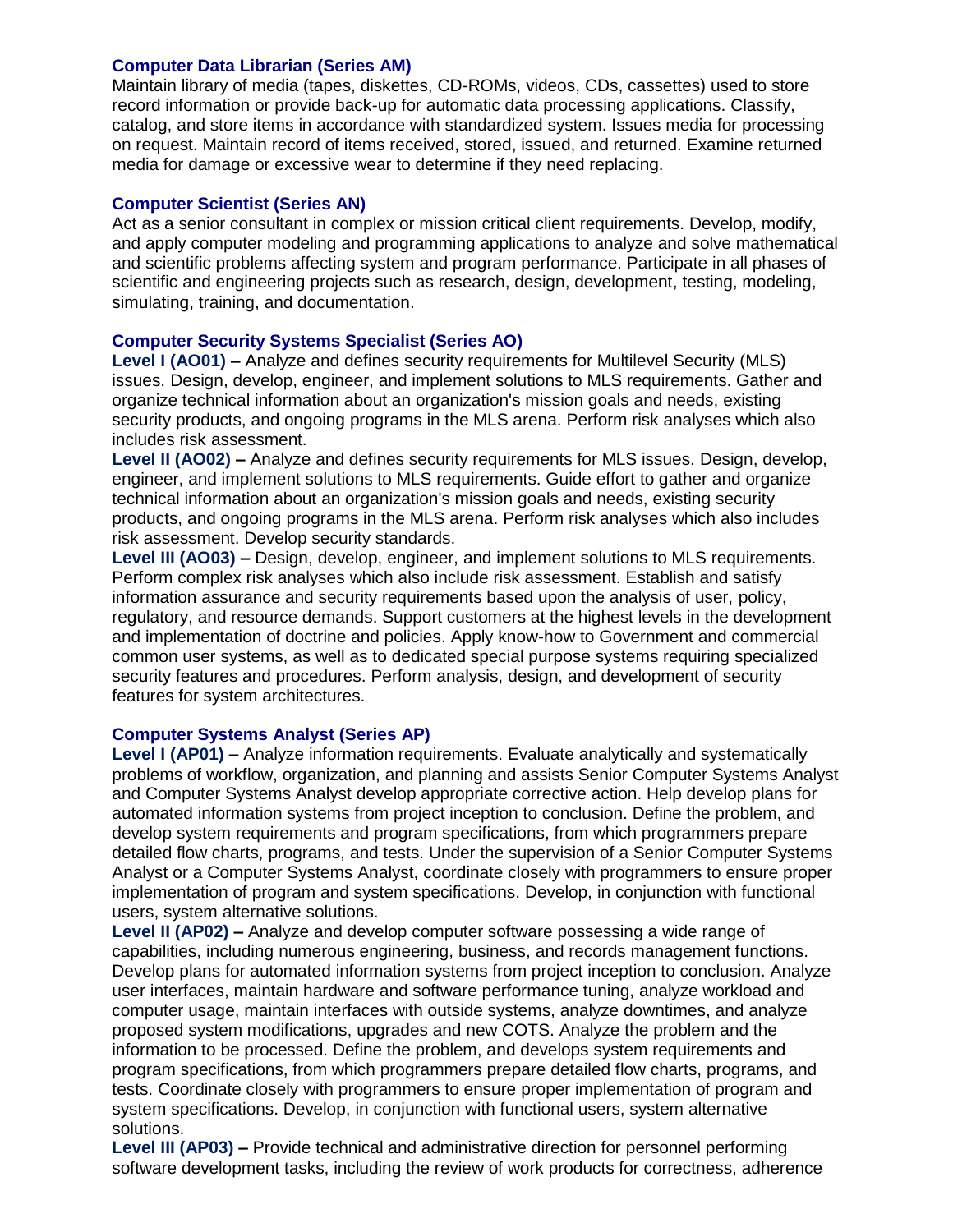to the design concept and to user standards, and for progress in accordance with schedules. Coordinate with the Project and/or Program Manager to ensure problem solution and user satisfaction. Make recommendations, if needed, for approval of major systems installations. Prepare milestone status reports and deliveries/presentations on the system concept to colleagues, subordinates, and end user representatives. Provide daily supervision and direction to support staff.

### **Configuration Management Specialist (Series AQ)**

Provide configuration management planning. Describe provisions for configuration identification, change control, configuration status accounting, and configuration audits. Regulate the change process so that only approved and validated changes are incorporated into product documents and related software.

## **Cost Analyst (Series AR)**

**Level I (AR01) –** Perform functional economic analysis to evaluate the costs of alternative ways to accomplish functional objectives, analyze investment costs, benefits, and risks as a net change to the functional baseline cost, and the cost of doing business now and in the future, ensuring that cross-functional, security, and other integration issues are addressed. Commensurate education and training.

**Level II (AR02) –** Perform complex functional economic analysis to evaluate the costs of alternative ways to accomplish functional objectives, analyze investment costs, benefits, and risks as a net change to the functional baseline cost, and the cost of doing business now and in the future, ensuring that cross-functional, security, and other integration issues are addressed. Commensurate education and training.

## **Data Entry Clerk (Series AS)**

Perform data entry via on-line data terminal, key-to-tape, key-to-disk, or similar device. Verify data entered, where applicable.

## **Data Security Specialist (Series AT)**

Provide support to plan, coordinate, and implement the organization's information security. Provide support for facilitating and helping agencies identify their current security infrastructure and define future programs, design and implementation of fire-wall and other related security issues on LANs/WANs. A working knowledge of several of the following areas is required: understanding of business security practices and procedures; knowledge of current security tools available; hardware/software firewalls and their implementation; different communication protocols; encryption techniques/tools; familiarity with commercial products (e.g., – Domain Name Systems, public–key encryption technology, Smartcard, Cyberguard, TimeStep), and current Internet and electronic commerce technology.

#### **Data Standardization Specialist (Series AU)**

Provide technical support in the evaluation of prime object names, data elements, and other objects. Evaluate proposed objects and their attributes. Ensure that proposed object definitions are clear, concise, technically correct, and that they represent singular concepts. Ensure that the values of object attributes and domains are accurate and correct. Ensure that the proposed objects are consistent with data and process models.

#### **Database Administrator (Series AV)**

Analyze database requirements of assigned projects. Analyze and determine information needs and elements, database relationships and attributes, proposed manipulation, data flow and storage requirements, and data output and reporting capabilities. Apply knowledge of database management systems to coordinate maintenance and changes to databases. Test and implement changes or new database designs. Write logical and physical database descriptions, including location, space, access method, and security requirements. Provide direction to programmers and analysts as required to affect changes to database management systems. Provide answers to database questions. Knowledge of and ability to monitor databases and to analyze and organize data and apply new technology designs and programs.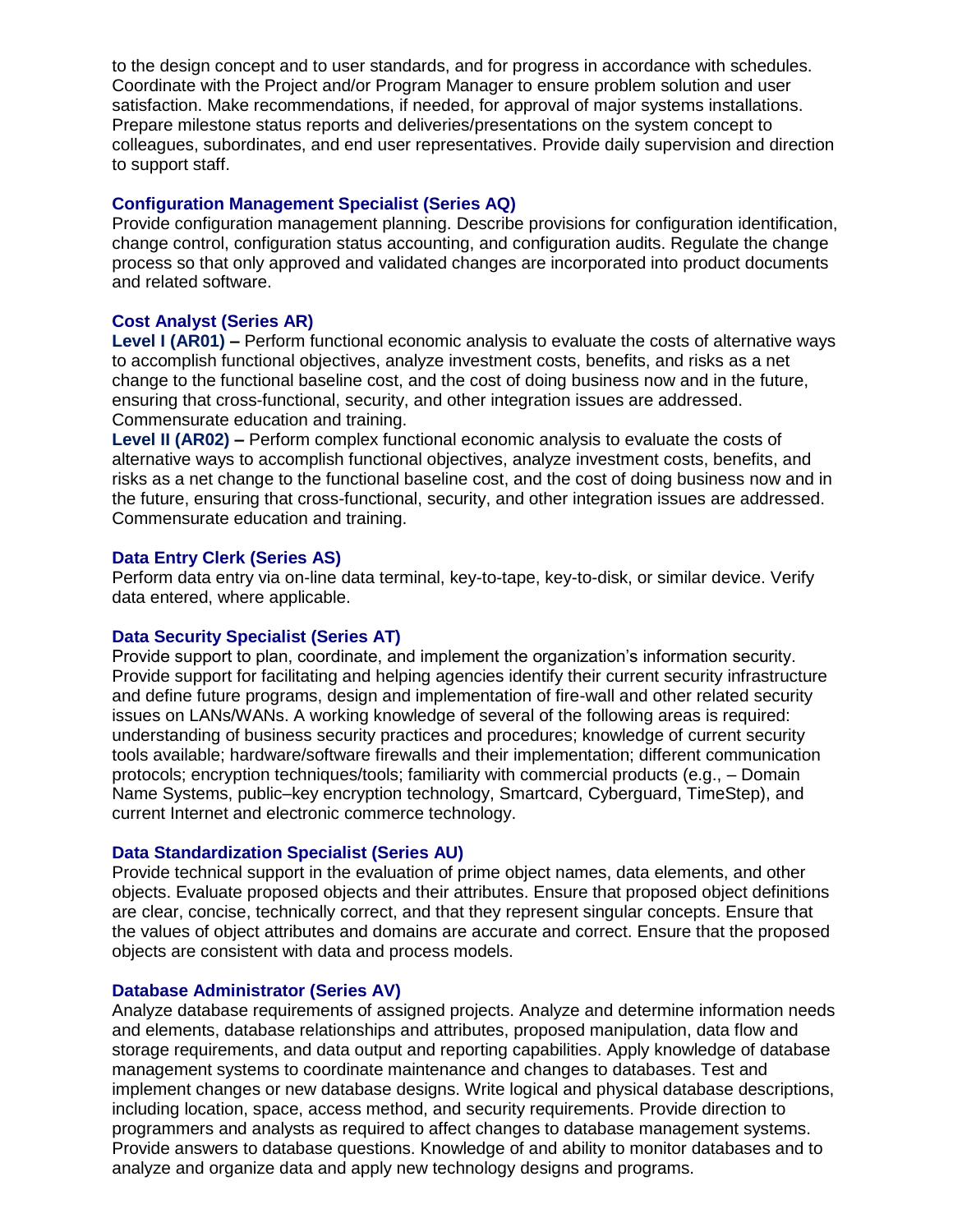## **Database Management Specialist (Series AW)**

**Level I (AW01) –** Provide administrative support specifically dedicated to the requirements of the project team. Perform data entry, queries data research and reports generation activities. Knowledge of relational database environment.

**Level II (AW02) –** Provide highly technical expertise in the use of DBMS. Evaluate and recommend available DBMS products to support validated user requirements. Define file organization, indexing methods, and security procedures for specific user applications. Test and assist in the implementation of changes or new database designs. Monitor database usage and statistics. Knowledge of relational database environment.

**Level III (AW03) –** Manage the development of data base projects. Plan and budget staff and data base resources. When necessary, reallocate resources to maximize benefits. Prepare and deliver presentations on DBMS concepts. Provide daily supervision and direction to support staff. Extensive knowledge of relational database environment.

#### **Database Specialist (Series AX)**

## **These descriptions are similar in scope. The differences would be the type of education and experience required for the project or task complexity.**

**Level I (AX01) –** Evaluate and recommend available DBMS products to meet user requirements. Determine file organization, indexing methods, and security procedures for specific user application. Commensurate experience and education.

**Level II (AX02) –** Evaluate and recommend available DBMS products to meet user requirements. Determine file organization, indexing methods, and security procedures for specific user application. Commensurate experience and education.

**Level III (AX03) –** Evaluate and recommend available DBMS products to meet user requirements. Determine file organization, indexing methods, and security procedures for specific user application. Commensurate experience and education.

#### **Data Warehousing Administrator (Series AY)**

Coordinate the data administration technical function for both data warehouse development and maintenance. Facilitate change control, problem management, and communication among data architects, programmers, analysts, and engineers. Establish and enforce processes to ensure a consistent, well managed, and well integrated data warehouse infrastructure.

#### **Data Warehouse Analyst (Series AZ)**

Design, implement and support data warehousing. Implement business rules via stored procedures, middleware, or other technologies. Define user interfaces and functional specifications.

#### **Data Warehouse Programmer (Series BA)**

Provide product support and maintenance of the data warehouse. Perform data warehouse design and construction. Prepare/implement data verification and testing methods for the data warehouse.

#### **Disaster Recovery Specialist (Series BB)**

Previous experience in business recovery or disaster recovery planning required. General knowledge of business processes, management structures, and technology programs/platforms are preferred. Strong verbal and written communications skills are desirable. Provide support in the development of a Government Agencies emergency management and business recovery plans; perform functions pertaining to the agencies business risk assessments; review and develop business recovery strategies; draft procedures for identifying failures and invoking contingency plans; create response procedures and identifying communications channels; communicate with various response teams during testing and actual execution of recovery procedures. Support the design, development, installation, implementation and administration of backup solutions. Make recommendations to the user community and the operations group on system enhancements.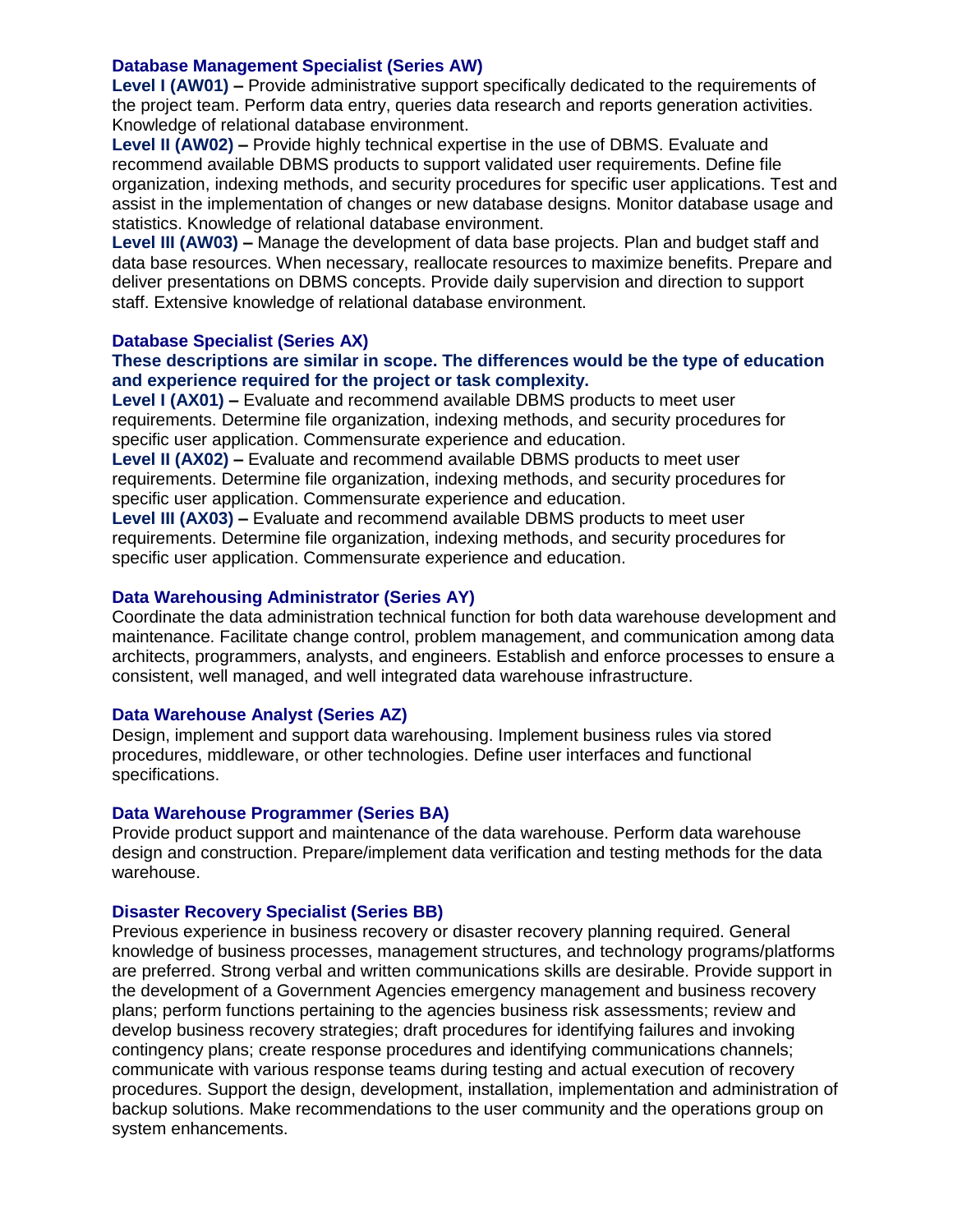### **Document Control Specialist (Series BC)**

**Level I (BC01) –** Track and maintain the location of records utilizing a personal computer based tracking system. Typically scan bar coded boxes and their locations, update tracking systems as required, archive records, ship and receive records, coordinate the pickup, storage, and delivery of records, perform records searches as requested by clients, maintain logs on the receipt and shipment of records, destroy and archive documents, and prepare periodic inventories of records. Work normally requires lifting boxes of medium weight throughout the day. Commensurate experience and education.

**Level II (BC02) –** Track and maintain the location of records utilizing a personal computer based tracking system. Typically scan bar coded boxes and their locations, update tracking systems as required, backup databases on a daily basis, archive records, ship and receive records, coordinate the pickup, storage, and delivery of records, monitor the movement of records through all tasks from initial receipt through final destruction or archiving, perform records searches as requested by clients, maintain logs on the receipt and shipment of records, destroy and archive documents, and prepare periodic inventories of records. Prioritize various tasks, interpret specific instructions, and apply creative problem solving techniques in a variety of situations. Work normally requires lifting boxes of medium weight throughout the day. Commensurate experience and education.

**Level III (BC03) –** Track and maintain the location of records utilizing a personal computer based tracking system. Typically scan bar coded boxes and their locations, update tracking systems as required, backup databases on a daily basis, archive records, ship and receive records, coordinate the pickup, storage, and delivery of records, monitor the movement of records through all tasks from initial receipt through final destruction or archiving, perform records searches as requested by clients, maintain logs on the receipt and shipment of records, destroy and archive documents, and prepare periodic inventories of records. Work normally requires lifting boxes of medium weight throughout the day. Prioritize various tasks, interpret specific instructions, and apply creative problem solving techniques in a variety of situations. May supervise other document center staff. Commensurate experience and education.

#### **Document Support Specialist (Series BD)**

**Level I (BD01) –** Edit, type, and prepare memoranda of a technical and/or managerial nature. Maintain logs relating to work in progress, meetings, etc. Prepare specialized communications, maintain logs on communications sent and received, arrange and log special shipments of records. Documentation will often involve flow diagrams, configuration drawings, functional systems flow diagrams, graphics, etc. Knowledge of the use of word processing software. Commensurate experience and education.

**Level II (BD02) –** Edit, type, and prepare memoranda of a technical and/or managerial nature. Maintain logs relating to work in progress, meetings, etc. Prepare specialized communications, maintain logs on communications sent and received, arrange and log special shipments of records. Documentation will often involve flow diagrams, configuration drawings, functional systems flow diagrams, graphics, etc. Knowledge of the use of word processing software and the use of advanced software features such as style sheets and macros. Commensurate experience and education.

#### **Duplicating Machine Operator (Series BE)**

Operate one or more photocopying office machines to make copies of documents such as letters, reports, directives, manuals, articles and bulletins. Operate small binding machines. Perform clerical duties associated with the request for printing and photographic services. Prepare assembly sheets and printing requisitions with specifications for printing and binding. Track work and deliver and pick up work. Perform minor repairs and preventive maintenance. Maintain an inventory of supplies and parts needed for reproduction equipment. Coordinate repairs with vendors. Demonstrated experience operating high speed copiers including the ability to coordinate tasks and maintain accountability for vital project functions.

#### **Electronic Data Interchange (EDI) Specialist (Series BF)**

Analyze, design, and develop specifications for enhancements and extensions with Electronic Data Interchange (EDI) application interfaces and maps. Coordinate EDI testing and trading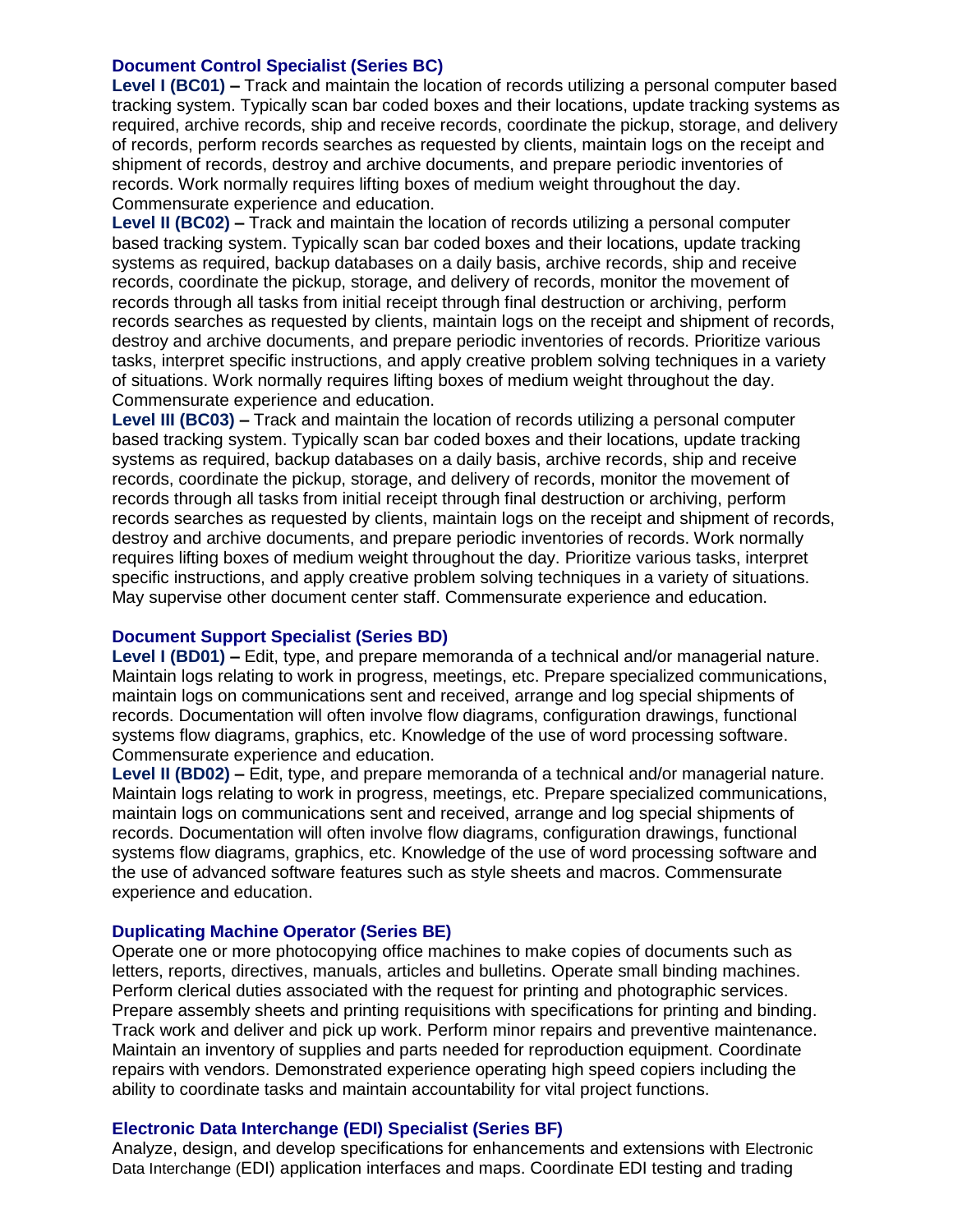partner implementation initiatives. Provide support for EDI database analysis, design, and operations. Establish and maintain communications within organization and with partners. Conduct and manage product evaluations. Provide product installation, configuration, and training. Perform systems maintenance to update records, specifications, and operating procedures of partner systems. Maintain EDI account transaction activities.

### **Electronic Meeting Technographer (Series BG)**

Support the meeting facilitator or Data Modeler in preparing and conducting meetings, and in meeting follow-up activities. Manipulate on-line electronic meeting software, such as GroupSystems V, for Business Reengineering or Process Improvement sessions. Catalog, maintain, and distribute customer session data files.

## **Enterprise Resource Planning (ERP) Specialist (Series BH)**

Adapt functional business requirements and processes to technical solutions based upon comprehensive enterprise application solution sets. Enterprise resource planning and management processes, include but are not limited to: knowledge management, investment analysis, data warehousing, ecommerce, return on investment analysis, human resource analysis, material management and logistics, supply chain management, procurement, ordering, manufacturing, decision support, and information dissemination.

## **Facilitator (Series BI)**

Assist group members of teams formed in developing information system specifications and functionality to communicate their ideas, information, and opinions more effectively. Manage the team meetings and workshops. Keep the team focused on the subject at hand to achieve objectives. Assures discussions are brought to conclusion.

## **Financial Analyst – IT (Series BJ)**

Typically determine the feasibility of automating Government financial business practices. Support definition of Government financial business practices and incorporate processes into an automated solution. Assist in applying sound accounting and data processing principles. Integrate Government financial business practices. Identify potential problems and solutions through analysis and recommends solutions. Work with functional specialists, vendors, and customers to effectively automate requirements. Apply applications, while adhering to established accounting principles and practices.

#### **Functional Analyst (Series BK)**

**Level I (BK01) –** Analyze user needs to determine functional and cross-functional requirements. Perform functional allocation to identify required tasks and their interrelationships. Identify resources required for each task.

**Level II (BK02) –** Analyze user needs to determine functional and cross-functional requirements. Perform functional allocation to identify required tasks and their interrelationships. Identify resources required for each task. Provide daily supervision and direction to support staff.

#### **General Clerk (Series BL)**

**Level I (BL01) –** Perform simple repetitive tasks such as filing pre-coded documents in a chronological file or operating office equipment, e.g., photocopy, addressograph or mailing machine, microfilming, and electronic imaging. Normally requires an eye for detail in performing all document related tasks. Commensurate education and experience.

**Level II (BL02) –** Perform repetitive clerical steps performed in a prescribed or slightly varied sequence, such as coding and filing documents in an extensive alphabetical file, simple posting to individual accounts, opening mail, running mail through metering machines, and calculating and posting charges to departmental accounts. May have responsibility for preparing a variety of documents for microfilming and electronic imaging using written guidelines. Work requires an eye for detail in performing all document related tasks. Commensurate education and experience.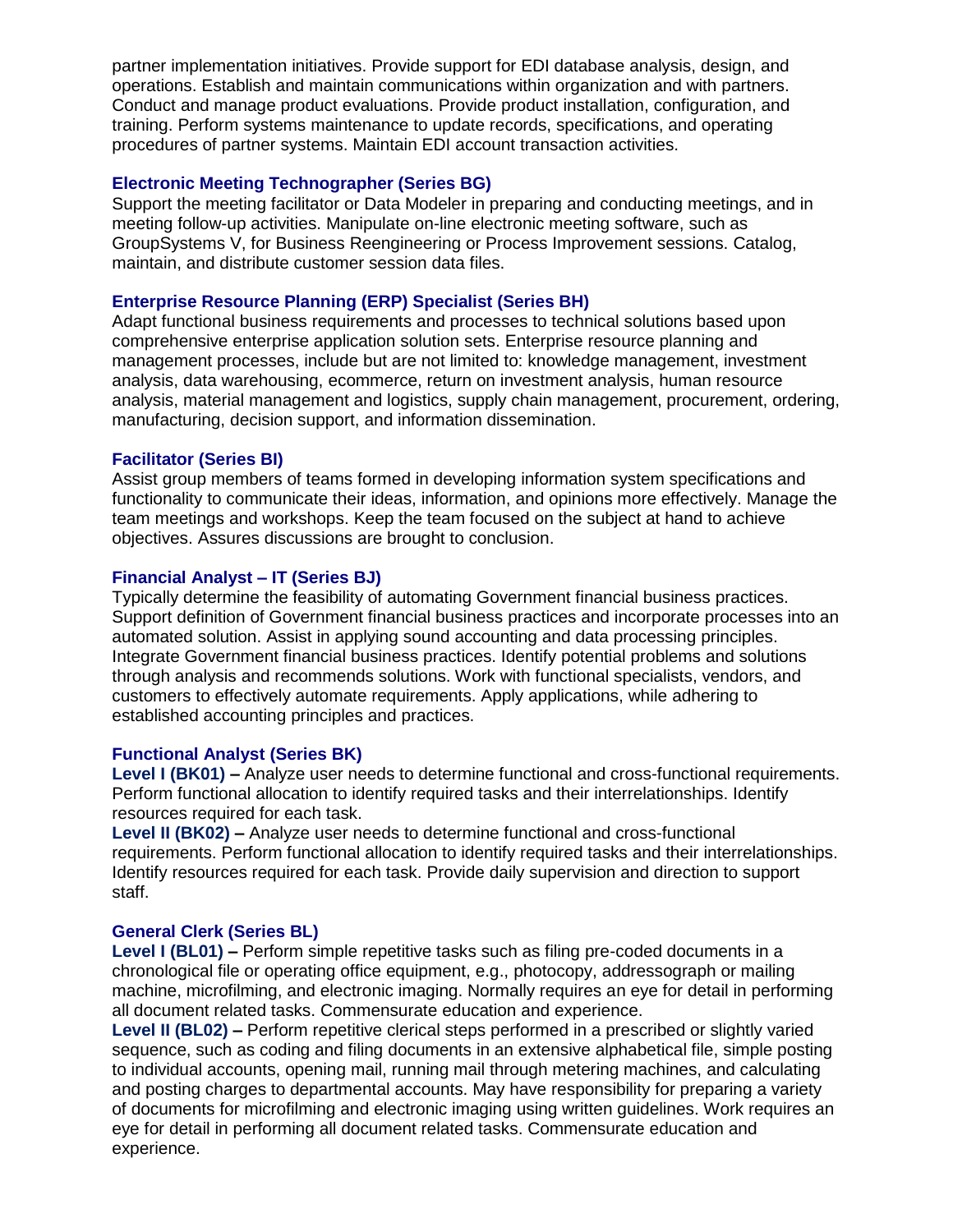**Level III (BL03) –** Perform tasks that require the selection of the appropriate methods from a wide variety of procedures that may require an interpretation and/or adaptation of guidelines. The clerical steps often vary in type or sequence, depending on the task. Recognized problems are referred to others. Often required to assist less experienced staff in the performance of office procedures. Work requires an eye for detail in performing all document related tasks. Commensurate education and experience.

#### **Geographic Information System (GIS) Specialist (Series BM)**

Develop, maintain and update Geographic Information System (GIS) databases; obtain data from city, state, federal and private sources; receive and review maps, land parcel records and engineering documents. Identify pertinent GIS information and convert data into proper GIS formats. Ensure accuracy and completeness; enter data into databases; and update essential GIS layers and databases. Create a variety of maps and GIS related documents. Provide expertise in GIS hardware and software products. Provide technical support to GIS users.

## **Graphical User Interface Designer (Series BN)**

Provide specialized expertise in the design and layout of graphical user interfaces, particularly, screen layouts and functionality for client-server applications (e.g. Microsoft Windows presentation screens). Conduct studies, testing and evaluation of screen prototypes for functionality, ease of use, efficiency, and accuracy.

## **Graphics Specialist (Series BO)**

Conceptualize, design, and develop a wide variety of information materials (technical, promotional, informational), such as forms, labels, brochures, meeting and conference handouts, slides, posters, and other presentation aids. Design other visuals such as logos, mastheads, and illustrations for articles in technical manuals, health journals, and other publications using advanced desktop publishing, page layout, and/or typesetting software to design and develop high qualify textual and graphic compositions that communicate complex technical information. Develop systems for scheduling and tracking requests for graphics/artwork to insure timely and efficient completion of all work products.

## **Hardware Draftsman (Series BP)**

Develop engineering drawings, using computer based drawing packages such as Aptitude. Develop engineering drawings for site plans, electrical interconnect, and mechanical plans for specialized hardware.

#### **Hardware Installation Technician (Series BQ)**

**Level I (BQ01) –** Conduct site surveys; assess and document current site network configuration and user requirements. Design and optimize network topologies. Analyze existing requirements and prepare specifications for hardware acquisitions. Prepare engineering plans and site installation Technical Design Packages. Develop hardware installation schedules. Prepare drawings documenting configuration changes at each site. Prepare site installation and test reports. Configure computers, communications devices, and peripheral equipment. Install network hardware. Train site personnel in proper use of hardware. Build specialized interconnecting cables.

**Level II (BQ02) –** Organize and direct hardware installations on site surveys. Assess and document current site network configuration and user requirements. Design and optimize network topologies. Analyze and develop new hardware requirements and prepare specifications for hardware acquisitions. Direct and lead preparation of engineering plans and site installation Technical Design Packages. Develop hardware installation schedules. Mobilize installation team. Direct and lead preparation of drawings documenting configuration changes at each site. Prepare site installation and test reports. Coordinate post installation operations and maintenance support.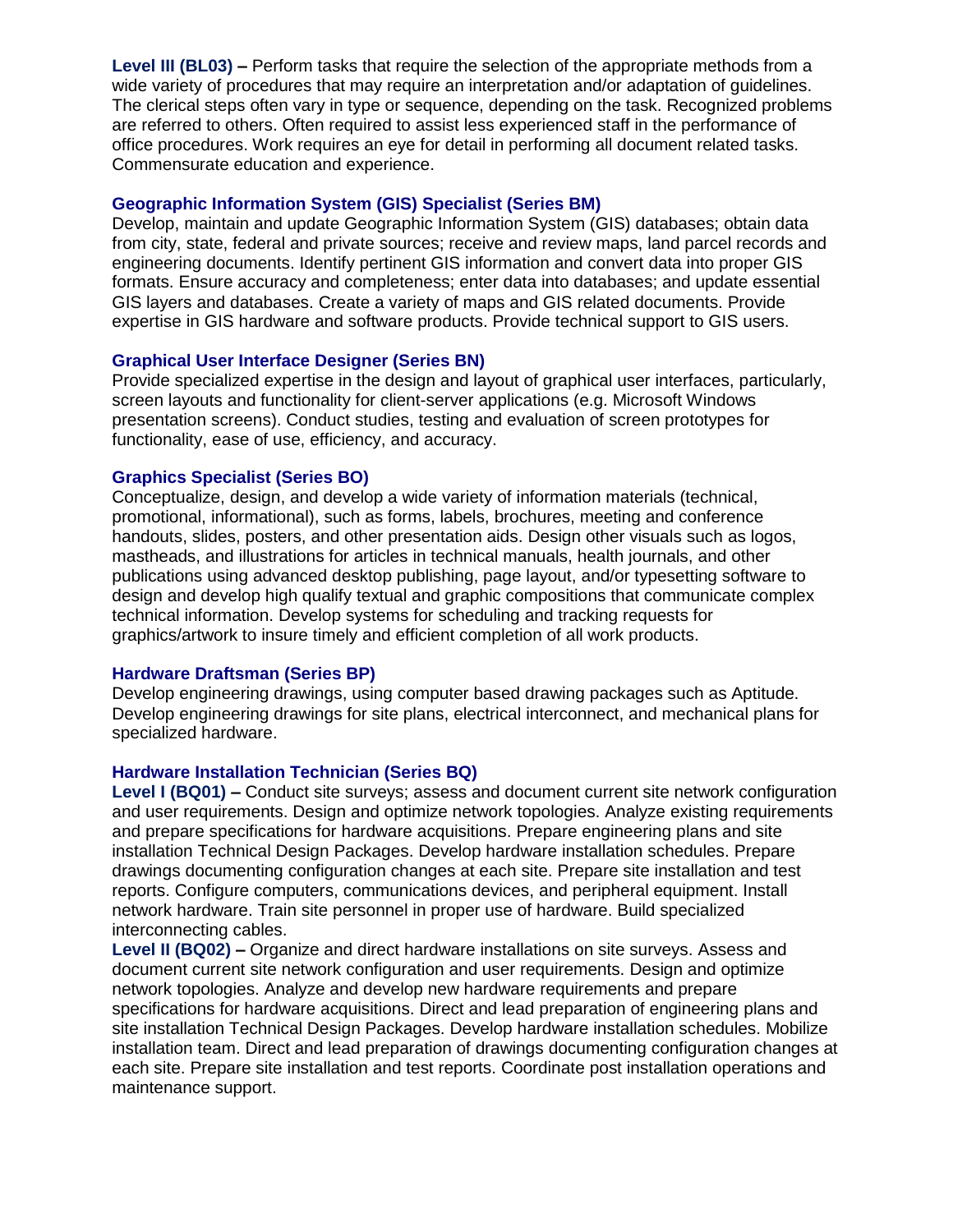#### **Hardware Specialist – Information Technology (Series BR)**

Review computer systems in terms of machine capabilities and man-machine interface. Prepare reports and studies concerning hardware. Prepare functional requirements and specifications for hardware acquisitions. Ensure that problems have been properly identified and solutions will satisfy the user's requirements.

#### **Help Desk Manager (Series BS)**

Provide daily supervision and direction to staff who are responsible for phone and in-person support to users in the areas of e-mail, directories, computer operating systems, desktop applications for all types of computer systems, and applications developed or deployed under this contract. Serve as the first point of contact for troubleshooting hardware/software, all types of computer systems (PC and Mac), and printer problems.

## **Help Desk Specialist (Series BT)**

Provide phone, email, web, and in-person support to users in the areas of e-mail, directories, computer operating systems, desktop applications for all types of computer systems, and applications developed or deployed under this contract. Serve as the first point of contact for troubleshooting hardware/software, all types of computer systems (PC and Mac), and printer problems.

## **Imaging Specialist/Technician (Series BU)**

**Level I (BU01) –** Digitize images into databases for preservation and enhancement by imaging software. Use hardware and software to fine-tune original digital image for color and resolution and perform quality assurance. Store digital image files on various digital media. Maintain records of workflow, image creation and storage of digital files.

**Level II (BU02) –** Digitize images into databases for preservation and enhancement by imaging software. Use hardware and software to fine-tune original digital image for color and resolution and perform quality assurance. Store digital image files on various digital media. Maintain records of workflow, image creation and storage of digital files. Develop procedures for programming and execution of software to manipulate digital images.

**Level III (BU03) –** Digitize images into databases for preservation and enhancement by imaging software. Use hardware and software to fine-tune original digital image for color and resolution and perform quality assurance. Store digital image files on various digital media. Maintain records of workflow, image creation and storage of digital files. Develop procedures for programming and execution of software to manipulate digital images. Provide highly technical and specialized solutions to complex imaging problems. Perform analyses, studies, and reports related to imaging.

#### **Informatic Specialist/Bioinformatician (Series BV)**

Provide high level expertise in the application of technology to areas of interest to Government health organizations including Medical Informatics or Public Health Informatics; statistics, biostatistics, mathematics; specific tools and data resources relevant to the federal health mission including SAS, Epi Info, etc.; applying sound quantitative data and methods to support deployment of resources for massive public health surveillance, prevention and intervention campaigns and related health activities. Provide expertise across a wide variety of IT areas as applied to public health, including information retrieval technology, decision science, web technology, data mining, expert systems, networking, public health science, and education. Provide expertise in the integration of a variety of heterogeneous public health information systems and databases the sharing and dissemination of public health information; in the interaction of information security technology and the requirements for privacy and confidentiality of public health data; in the application of the HIPAA regulations to the use of information technology in public health; in new areas of interest to public health including the information available from managed care organizations; with national and/or international standards development activities such as HL7, X12, W3C; and in the application of advanced scientific visualization technology to public health science and practice.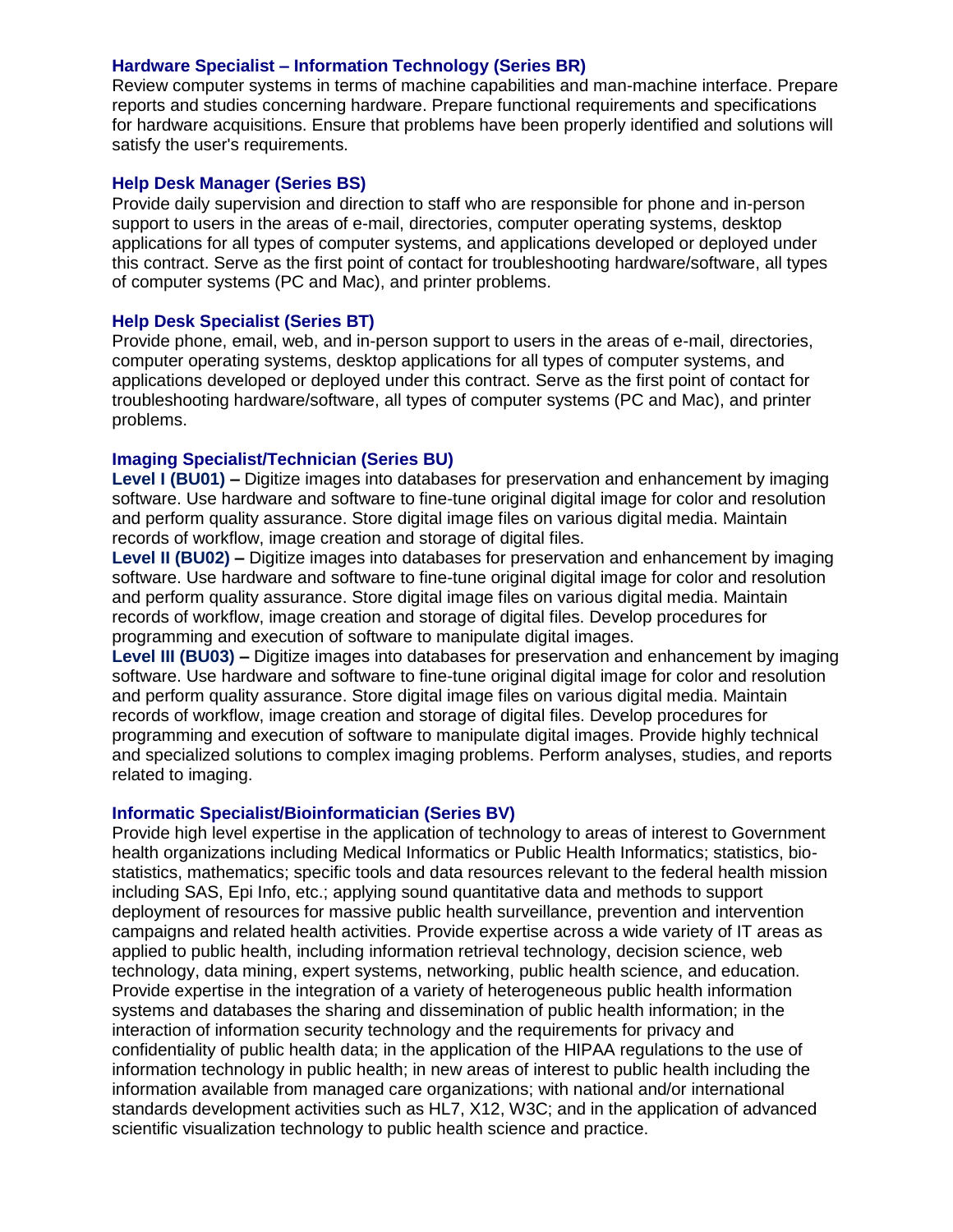## **Information Engineer (Series BW)**

**Level I (BW01) –** Apply business process improvement practices to re-engineer methodologies/principles and business process modernization projects. Apply, as appropriate, activity and data modeling, transaction flow analysis, internal control and risk analysis and modern business methods and performance measurement techniques. Assist in establishing standards for information systems procedures. Develop and apply organization-wide information models for use in designing and building integrated, shared software and database management systems and data warehouses. Construct sound, logical business improvement opportunities consistent with corporate Information Management guiding principles, cost savings, and open system architecture objectives.

**Level II (BW02) –** Apply an enterprise-wide set of disciplines for the planning, analysis, design and construction of information systems on an enterprise-wide basis or across a major sector of the enterprise. Develop analytical and computational techniques and methodology for problem solutions. Perform enterprise wide strategic systems planning, business information planning, business and analysis. Perform process and data modeling in support of the planning and analysis efforts using both manual and automated tools; such as Integrated Computer-Aided Software Engineering tools. Apply reverse engineering and re-engineering disciplines to develop migration strategic and planning documents. Provide technical guidance in software engineering techniques and automated support tools. Provide daily supervision and direction to staff.

## **Information Resource Management Analyst (Series BX)**

Ensures problem resolution and customer satisfaction for individual task orders. Perform technical and administrative efforts for tasks, including review of work products for correctness, compliance with industry-accepted standards, Federal Government legislative and regulatory requirements and user standards specified in task orders. Develop requirements of IT product/service (including specifications, feasibility studies, requirement analysis, etc.) from inception to conclusion on simple to complex projects.

### **Information Systems Training Specialist (Series BY)**

Provide support for coordinating, developing, and delivering computer-related training to the user community. Provide second level support and coordinate training with help desks. Provide standards, services, and guidance on IT related training programs that are designed to enable Government agency personnel to use information technologies and systems more productively. Services include the development, delivery, and/or coordination of training courses and materials that address specific agency needs. Possess thorough knowledge of appropriate hardware and software (ex. – PCs, Microsoft (MS) Windows, MS Office, and applications such as from SAP and Peoplesoft). Understand computer functions and related technical terminology and how they are applied in everyday business situations. Possess exceptional interpersonal skills and superior oral and written communication skills.

## **IT Policy/Legislative Specialist (Series BZ)**

Assist in interpreting and implementing IT public policy initiatives. Typical support includes assistance with long-term strategy development, tracking legislation, and making policy recommendations. Meet with client often on a daily basis to relay progress and establish priorities.

#### **IT Strategic/Capital Planner (Series CA)**

Provide strategic planning of large projects or a significant segment of a strategic planning portion of a large complex project. Provide the overall approach to clarify mission statements so they can be used as springboards in envisioning their desired future. Assist in developing mission and vision statements, subsequent goal delineation, provide guidance for building operational plans and specifying measurable outcomes to include capital outlay planning efforts in a consolidated strategic planning process and prioritizes those initiatives. Assist in preparation of key strategic planning documentation, including Office of Management and Budget (OMB) Form 300.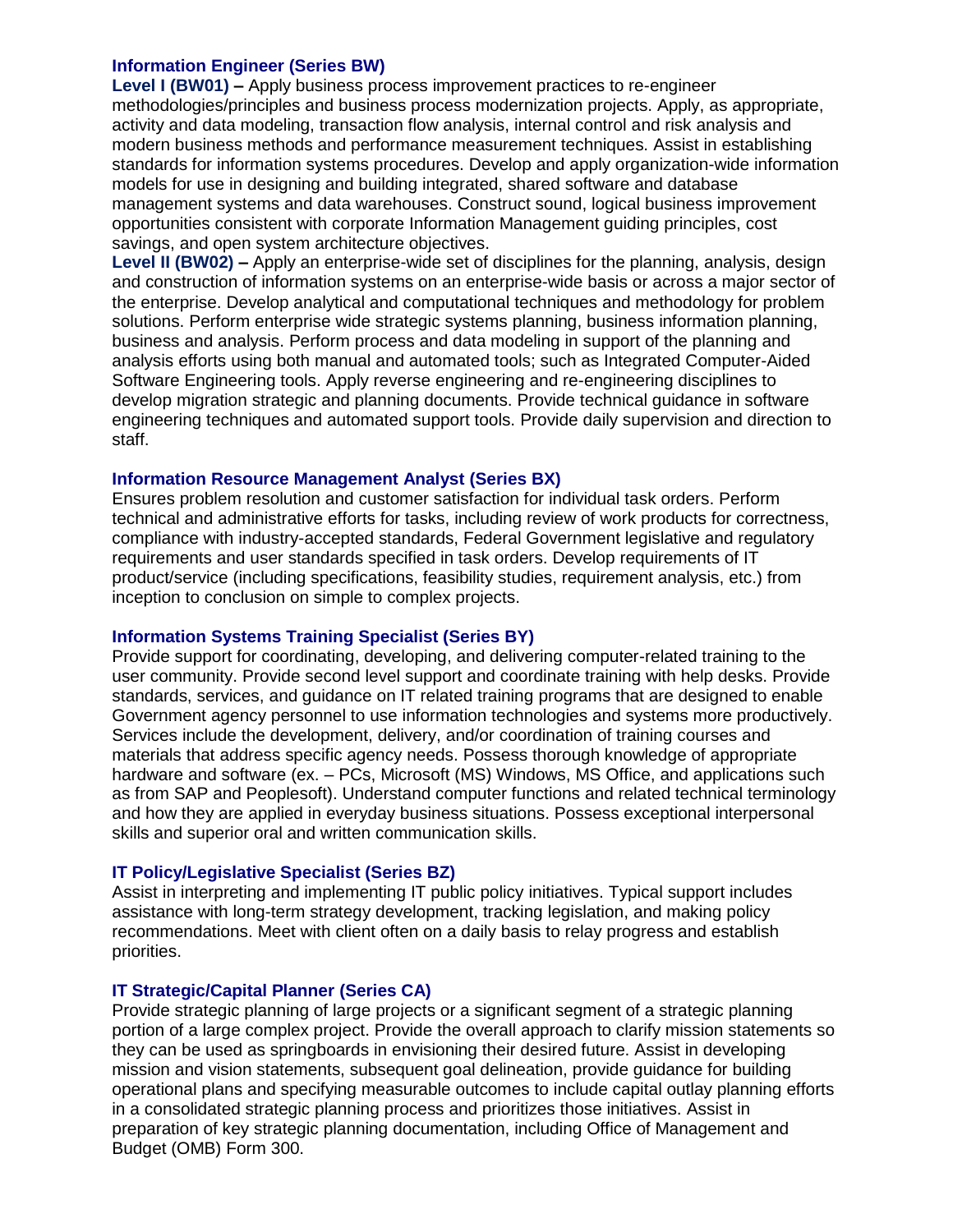#### **Knowledge Management Specialist (Series CB)**

Assist in the design, development, and implementation of Knowledge Management (KM) strategies. Apply expertise in KM tools and deploy information management and content management strategies and experience. Comprehend and recognize key barriers to KM behavioral change and develop effective change management programs. Analyze business processes, interview stakeholders, and evaluate strategic and IT plans to develop KM programs. Develop KM governance structures and processes for implementing KM programs and systems and provide consulting thought leadership on current best practices in KM, portal design, and intellectual capital and content management.

### **Librarian (Series CC)**

Maintain library collections of books, serial publications, documents, audiovisual, and other materials and assist groups and individuals in locating and obtaining materials. Furnish information on library activities, facilities, rules and services. Explain and assist in the use of reference sources, such as card or book catalog or book and periodical indexes to locate information. Issue and receive materials for circulation or use in library. Assemble and arrange displays of books and other library materials. Maintain reference and circulation materials. Answer correspondence on special reference subjects. Assist in the development of library policy and procedures. Plan, implement, evaluate services, and develop service standards.

## **Librarian Technician (Series CD)**

Provide information service, such as answering questions regarding card catalogs, and assist in the use of bibliographic tools, such as Library of Congress catalog. Perform routine cataloging of library materials. File cards in catalog drawers according to system used. Answer routine inquiries, and refer people requiring professional assistance to the Librarian. Verify bibliographic information on order requests. Work or direct workers in maintenance of stacks or in section of department or division, such as ordering or receiving section of acquisitions department, card preparation activities in catalog department, or limited loan or reserve desk operation of circulation department.

#### **Medical Billing/Account Management Specialist (Series CE)**

Provide technical analysis and verify the accuracy of invoices to ensure that full and accurate services and features are as requested. Input and validate service orders. Analyze vendor invoices, customer inventories of service and equipment, and service orders to assure rates are correct and in compliance with quoted prices and dates of service. Reconcile invoice and inventory records, ensuring accuracy of International Statistical Classification of Diseases and Related Health Problems (ICD) codes, if necessary, and advise the customer of discrepancies that could affect payment of invoices. Operate and update various data bases relative to task order and inventory maintenance.

#### **Modeling and Simulation Specialist (Series CF)**

Specify, design, develop, implement, and support projects that focus on dynamic or static modeling and simulation. Provide expertise in the application of modeling and simulation to design, engineering analysis, and control applications.

#### **Network Administrator (Series CG)**

Support the installation, implementation, troubleshooting, and maintenance of agency wide-area networks (WANs) and local-area networks (LANs). Assist in designing and managing the WAN infrastructure and any processes related to the WAN. Provide Production Support of the Network, including: day-to-day operations, monitoring and problem resolution client Networks. Provide second level problem identification, diagnosis and resolution of problems. Support the dispatch of circuit and hardware vendors involved in the resolution process. Support the escalation and communication of status to agency management and internal customers. A working knowledge is desirable in various software systems and architectures, communications protocols: and network hardware devices.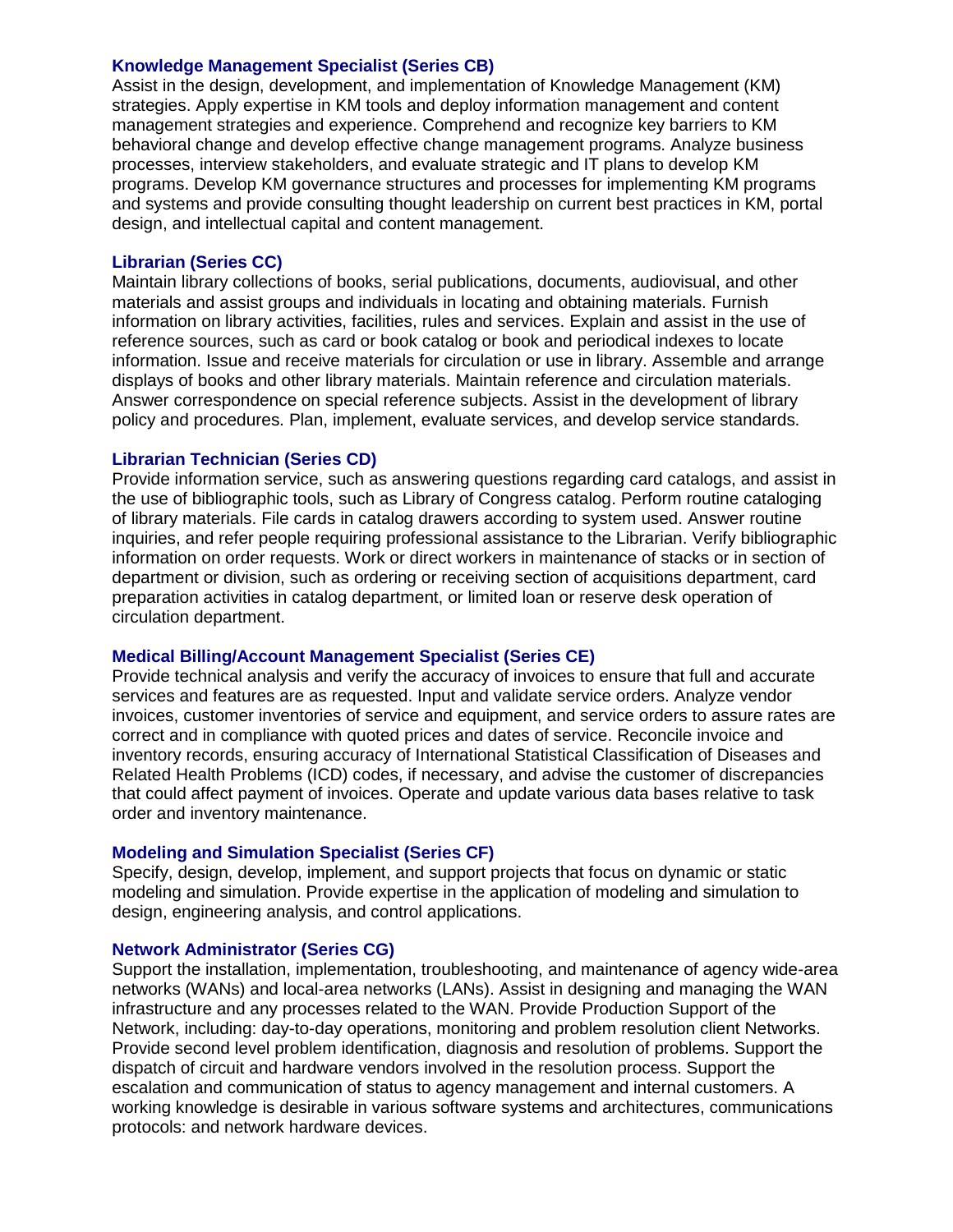### **Network Draftsman (Series CH)**

Develop engineering drawings, using computer based drawing packages such as Aptitude. Develop engineering drawings for site plans, network configuration and design.

## **Network Installation Technician (Series CI)**

**Level I (CI01) –** Conduct site surveys. Assess and document current site network configuration and user requirements. Design and optimize network topologies. Follow engineering plans and site installation Technical Design Packages. Develop installation schedules. Work with network installation team. Assist in the preparation of drawing and documenting configuration changes at each site. Prepare site installation and test reports.

**Level II (CI02) –** Organize and direct network installations on site surveys. Assess and document current site network configuration and user requirements. Design and optimize network topologies. Direct and lead preparation of engineering plans and site installation Technical Design Packages. Develop installation schedules. Mobilize network installation team. Direct and lead preparation of drawings documenting configuration changes at each site. Prepare site installation and test reports. Coordinate post installation operations and maintenance support.

## **Network Support Technician (Series CJ)**

Provide support to monitor, install and perform maintenance on personal computers, laptop computers, software, and networks. Provide support in responding to system user requests for assistance. Provide support for on-the-spot diagnostic evaluations, implementation of corrections, and training users in proper operation of systems and programs. Provide support to: install and provide basic support for approved PC software; perform upgrades to all computer platforms, train office staff on computers, maintain logs and inventory of equipment repairs, assist in administering all computer platforms as directed and assist in resolving any operations problems. Support the agency LAN Administrator with server maintenance and administration. Require general knowledge of network products including, but not limited to, Novell, CISCO, and UNIX.

#### **Operations Manager (Series CK)**

Manage computer operations. Ensure production schedules are met. Ensures computer system resources are used effectively. Coordinate the resolution of production-related problems. Ensure proper relationships are established between customers, teaming partners, and vendors to facilitate the delivery of information technology services. Provide users with computer output. Supervise staff operations.

#### **Procurement Product Specialist (Series CL)**

Provide analysis, design, development, testing, and implementation of computer software in support of a range of functional and technical requirements to provide support for procurement software development tasks. Provide expertise in procurement processing to develop automated systems.

#### **Program Administration Specialist (Series CM)**

Assist in the preparation of management plans and reports. Coordinate schedules to facilitate completion of proposals, contract deliverables, task order review, briefings/presentations, and in-process review preparation. Perform analysis, development, and review of program administrative operating procedures.

#### **Program Analyst (Series CN)**

Provide analytical consultative services required to administer programs throughout all phases of business requirements analysis, software design, system and performance testing, and implementation. Analyze and review budget, schedule, and other program resources. Identify resource shortfalls and make corrective recommendations. Participate in analysis sessions to provide program requirements. Review the business and system, software and system integration requirements to ensure the requirements meet the program needs. Consider alternatives and develop recommendations. Identify, communicate and resolve risks. Identify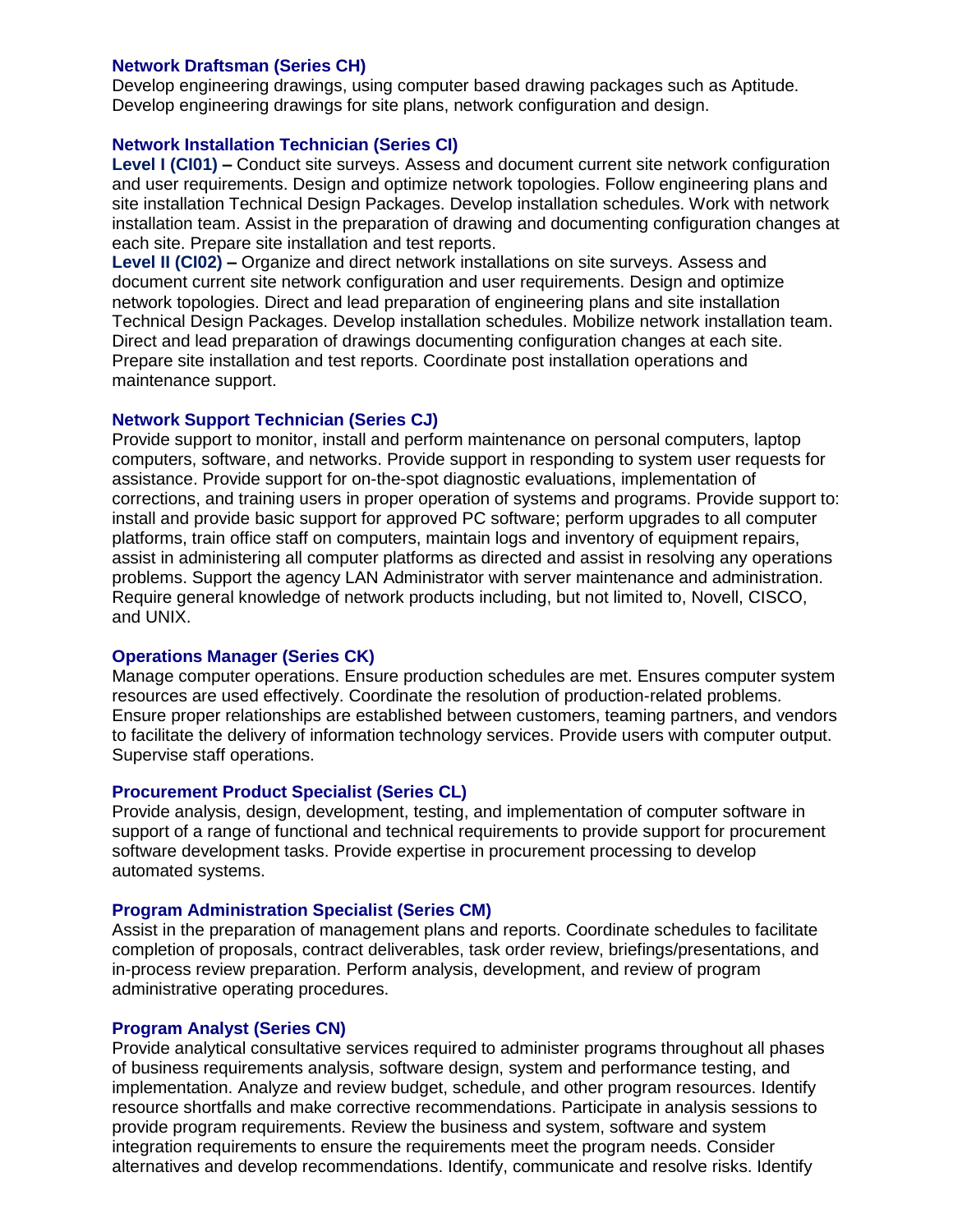and resolve issues to eliminate or mitigate the occurrence of consequences that may impact the success of the project. Research and analyze resource material. Monitor system tests; reviews test results; identify project issues.

## **Program Manager (Series CO)**

Serve as the program manager typically responsible for organizing, directing, and managing all aspects of contract operational support functions involving multiple complex and inter-related project tasks that often require managing teams of Contractor personnel at multiple locations. Provide overall direction of program activities. Manage and maintain Contractor interface with the senior levels of the customer's organization. Consult with customer and Contractor personnel to formulate and review task plans and deliverables, ensuring conformance with program and project task schedules and costs and contractual obligations. Establish and maintain technical and financial reports to show progress of projects to management and customers, organize and assign responsibilities to subordinates, oversee the successful completion of all assigned tasks, and assume the initiative and provide support to marketing personnel in identifying and acquiring potential business.

## **Project Control Specialist (Series CP)**

Direct all financial management and administrative activities, such as budgeting, manpower and resource planning and financial reporting. Perform complex evaluations of existing procedures, processes, techniques, models, and/or systems related to management problems or contractual issues, which would require a report and recommend solutions. Develop work breakdown structures, prepare charts, tables, graphs, and diagrams to assist in analyzing problems. Provide daily supervision and direction to staff.

## **Project Leader (Series CQ)**

Consult in a specific functional area of project. Support the development of work plans to fulfill Government requirements. Support formulation of milestone schedules or other documented plans. Commensurate education and experience.

#### **Project Manager (Series CR)**

## **These descriptions are similar in scope. The differences would be the type of education and experience required for the project or task complexity.**

**Level I (CR01) –** Typically oversee all aspects of the project, leading a team on large projects or a significant segment of large and complex projects. Analyze new and complex project-related problems and create innovative solutions that normally involve the schedule, technology, methodology, tools, solution components, and financial management of the project. Provide applications systems analysis and long and short-range plans for application selection, systems development, systems maintenance, and production activities for necessary support resources. Commensurate experience and education for the specific level.

**Level II (CR02) –** Typically oversee all aspects of the project, leading a team on large projects or a significant segment of large and complex projects. Analyze new and complex projectrelated problems and create innovative solutions that normally involve the schedule, technology, methodology, tools, solution components, and financial management of the project. Provide applications systems analysis and long and short-range plans for application selection, systems development, systems maintenance, and production activities for necessary support resources. Commensurate experience and education for the specific level.

**Level III (CR03) –** Typically oversee all aspects of the project, leading a team on large projects or a significant segment of large and complex projects. Analyze new and complex projectrelated problems and create innovative solutions that normally involve the schedule, technology, methodology, tools, solution components, and financial management of the project. Provide applications systems analysis and long and short-range plans for application selection, systems development, systems maintenance, and production activities for necessary support resources. Commensurate experience and education for the specific level.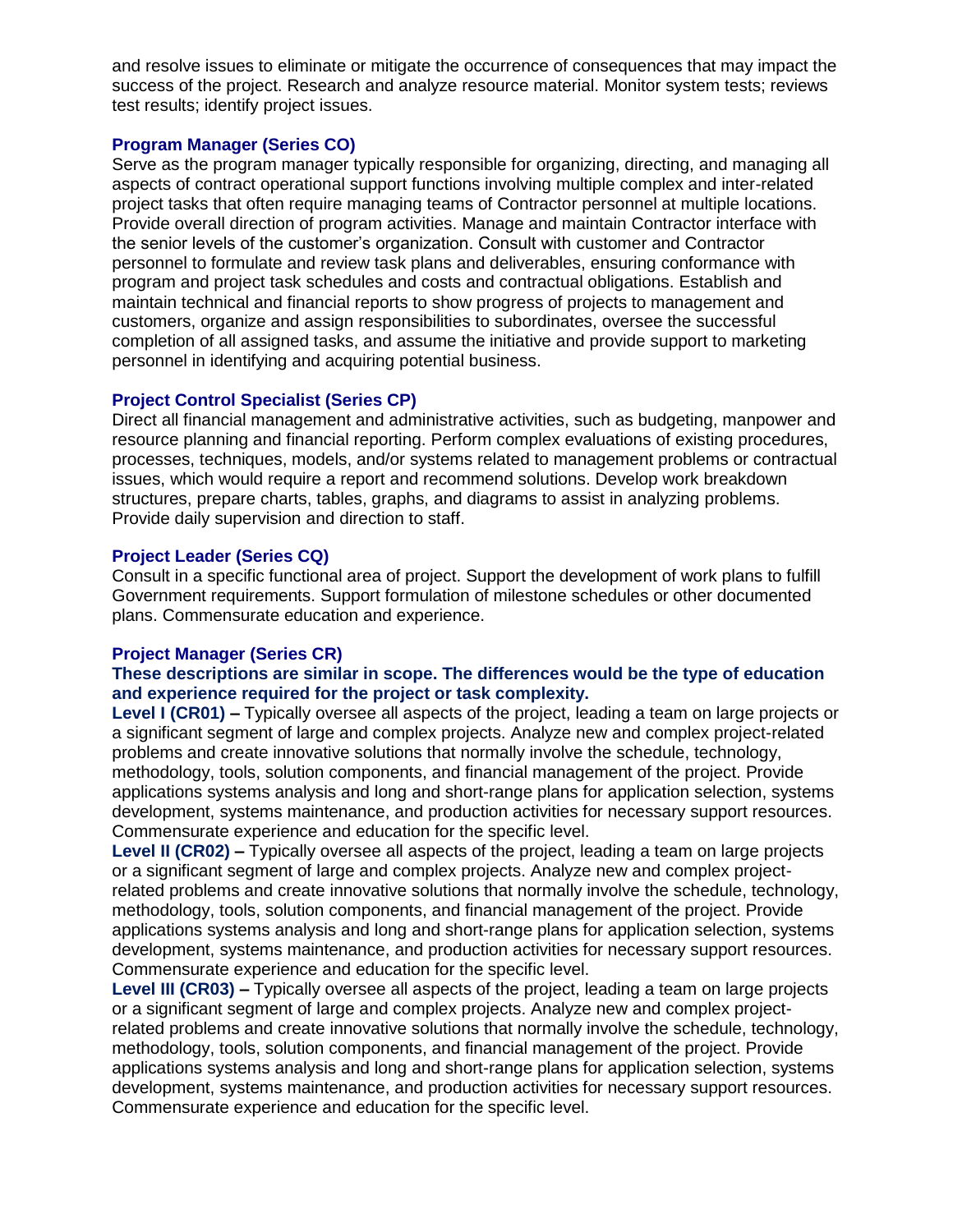#### **Public Health Analyst (Series CS)**

Oversee and develop data management systems, including computer programs to monitor data quality, such as SAS, MS ACCESS, MS Excel, etc. Analyze data for reports, presentations and publications; assist in the review of study data for data quality; organize study files, including data and correspondence files using common word processing software; perform scientific, medical and research literature searches and prepare slides for scientific presentations.

#### **Quality Assurance Analyst (Series CT)**

Provide technical and administrative direction for personnel performing software development tasks, including the review of work products for correctness, adherence to the design concept and to user standards, review of program documentation to assure Government standards/requirements are adhered to, and for progress in accordance with schedules. Coordinate with the Project Manager and/or Quality Assurance Manager to ensure that problems are solved to the user's satisfaction. Make recommendations, if needed, for approval of major systems installations. Prepare milestone status reports and deliveries/presentations on the system concept to colleagues, subordinates, and end user representatives.

#### **Quality Assurance Manager (Series CU)**

Establish and maintain a process for evaluating software and associated documentation. Determine the resources required for quality control. Maintain the level of quality throughout the software life cycle. Conduct formal and informal reviews at pre-determined points throughout the development life cycle. Provide daily supervision and direction to support staff.

#### **Quality Assurance Specialist (Series CV)**

Develop and implement quality control methodologies to ensure compliance with quality assurance standards, guidelines, and procedures in a large computer-based organization. Develop and define major and minor characteristics of quality including quality metrics and scoring parameters and determines requisite quality control resources for an actual task order. Establish and maintain a process for evaluating hardware, software, and associated documentation and/or assist in the evaluation. Conduct and/or participate in formal and informal reviews at pre-determined points throughout the development life cycle.

#### **Records Management Specialist (Series CW)**

Coordinate and track document requests following the guidance of the National Archives and Records Administration (NARA) and Federal Records Center (FRC). Coordinate classification reviews as required. Submit documents and track in a database. Answer customer requests for documents or assistance. Prepare expired records for destruction. Record receipt and storage including indexing. Populate databases. Perform database queries. Perform quality control of box contents. Perform inventory reconciliations. Provide classified mail services if required.

#### **Scanner Operator (Series CX)**

Operate high-speed scanner or cameras and personal computers to perform imaging or microfilming following established, written procedures. Perform daily, weekly, and monthly maintenance routines including minor repair service on cameras. Meet daily production goals and quality standards. Commensurate experience and education.

#### **Scientific Data Analyst (Series CY)**

Provide high level expertise in applicable public health disciplines to collect, abstract, code, analyze, or interpret scientific data contained within information systems and databases related to public health.

#### **Subject Matter Expert (Series CZ)**

**Level I (CZ01) –** Provide technical knowledge and analysis of highly specialized applications and operational environment, high-level functional systems analysis, design, integration, documentation and implementation advice on moderately complex problems that require an appropriate level of knowledge of the subject matter for effective implementation. Apply principles, methods and knowledge of the functional area of capability to specific task order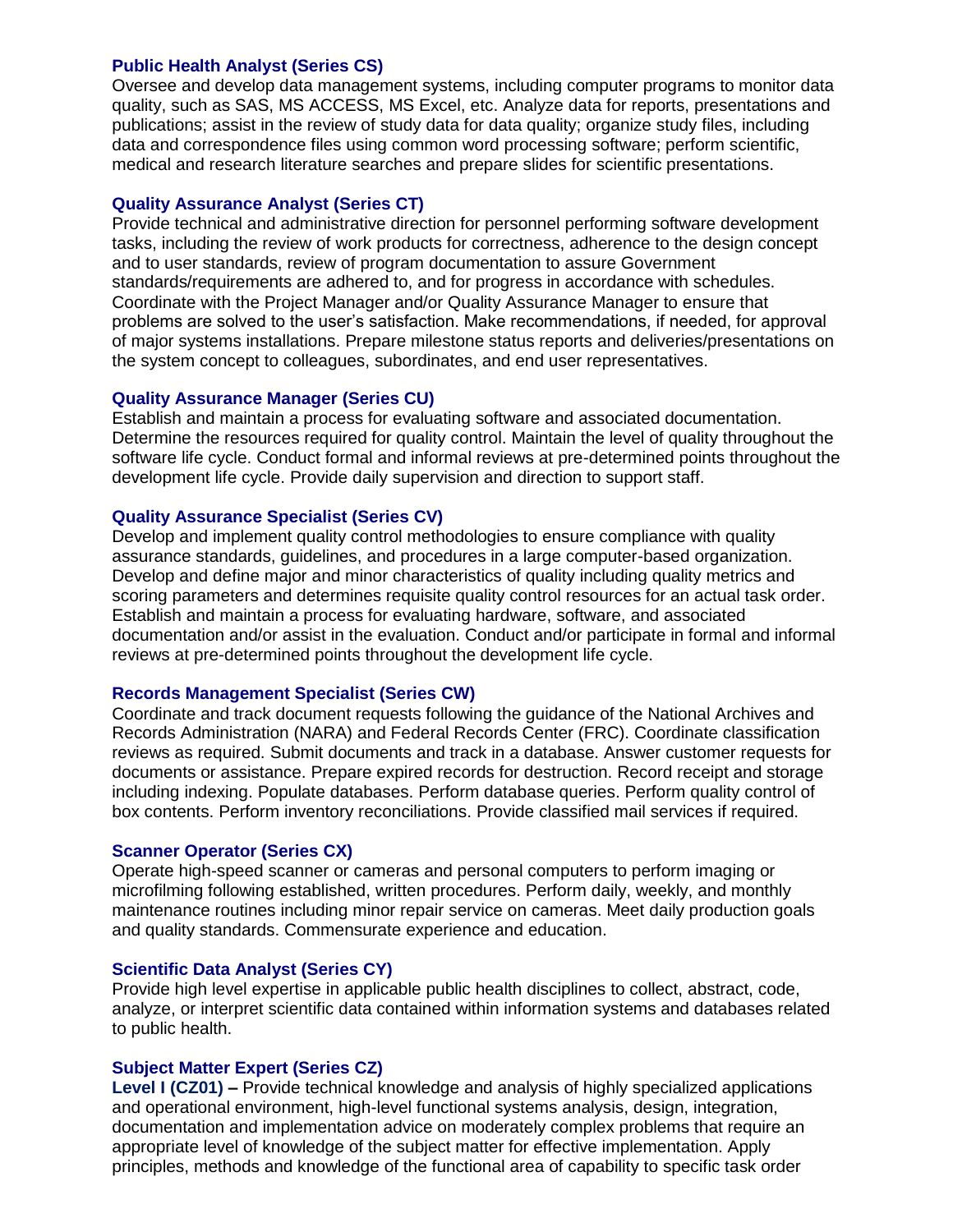requirements, advanced mathematical principles and methods to exceptionally difficult and narrowly defined technical problems in engineering and other scientific applications to arrive at automated solutions. Assist other senior consultants with analysis and evaluation and with the preparation of recommendations for system improvements, optimization, development, and/or maintenance efforts in the following specialties: information systems architecture, networking; telecommunications, automation; communications protocols, risk management/electronic analysis, software; lifecycle management, software development methodologies, and modeling and simulation. Commensurate experience in IT and in new and related older technology that directly relates to the required area of expertise.

**Level II (CZ02) –** Analyze user needs to determine functional requirements and define problems and develop plans and requirements in the subject matter area for moderately complex to complex systems related to information systems architecture, networking; telecommunications, automation, communications protocols, risk management/electronic analysis, software, lifecycle management, software development methodologies, and modeling and simulation. Perform functional allocation to identify required tasks and their interrelationships. Identify resources required for each task. Possess requisite knowledge and expertise so recognized in the professional community that the Government is able to qualify the individual as an expert in the field for an actual task order. Demonstrate exceptional oral and written communication skills. Commensurate experience in IT and in new and related older technology that directly relates to the required area of expertise.

**Level III (CZ03) –** Provide technical, managerial, and administrative direction for problem definition, analysis, requirements development, and implementation for complex to extremely complex systems in the subject matter area. Make recommendations and advise on organization-wide system improvements, optimization or maintenance efforts in the following specialties: information systems architecture; networking; telecommunications; automation; communications protocols; risk management/electronic analysis; software; lifecycle management; software development methodologies; and modeling and simulation. Commensurate experience in IT and in new and related older technology that directly relates to the required area of expertise.

#### **System Administrator (Series DA)**

**Level I (DA01) –** Assist with the daily activities of configuration and operation of systems which may be mainframe, mini, or client/server based. Assist with the optimizing of system operation and resource utilization, and perform system capacity analysis and planning. Provide assistance to users in accessing and using business systems. Commensurate experience and education. **Level II (DA02) –** Perform the daily activities of configuration and operation of systems which may be mainframe, mini, or client/server based. Perform the optimizing of system operation and resource utilization, and perform system capacity analysis and planning. Provide assistance to users in accessing and using business systems. Commensurate experience and education. **Level III (DA03) –** Supervise and manage the daily activities of configuration and operation of systems which may be mainframe, mini, or client/server based. Plan and monitor the optimizing of system operation and resource utilization, and perform systems capacity analysis and planning. Plan and monitor assistance to users in accessing and using business systems. Commensurate experience and education.

#### **Systems Architect (Series DB)**

**Level I (DB01) –** Establish system information requirements using analysis of the information engineer(s) in the development of enterprise-wide or large-scale information systems. Design architecture to include the software, hardware, and communications to support the total requirements as well as provide for present and future cross-functional requirements and interfaces. Ensure these systems are compatible and in compliance with the standards for open systems architectures, the Open Systems Interconnection (OSI) and ISO reference models, and profiles of standards – such as Institute of Electrical and Electronic Engineers (IEEE) Open Systems Environment (OSE) reference model – as they apply to the implementation and specification of information management solution of the application platform, across the Application Program Interface (API), and the external environment/software application. Ensure that the common operating environment is compliant with the Agency enterprise architecture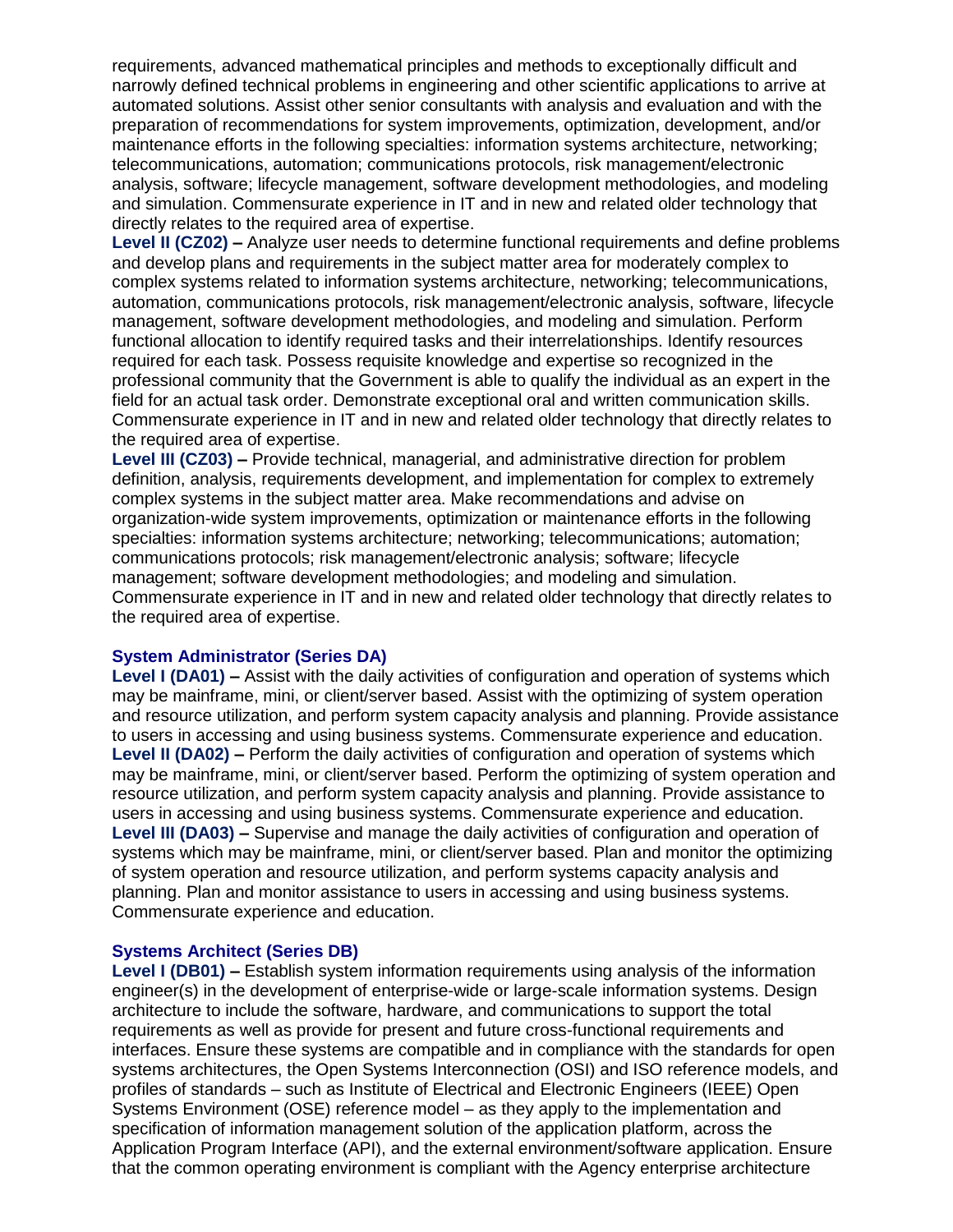and applicable reference models. Evaluate analytically and systematically problems of workflows, organization, and planning and develop appropriate corrective action. Provide daily supervision and direction to staff.

**Level II (DB02) –** Establish system information requirements using analysis of the information engineer(s) in the development of enterprise-wide or large-scale information systems. Design architecture to include the software, hardware, and communications to support the total requirements as well as provide for present and future cross-functional requirements and interfaces. Ensure these systems are compatible and in compliance with the standards for open systems architectures, the OSI and ISO reference models, and profiles of standards – such as IEEE OSE reference model – as they apply to the implementation and specification of information management solution of the application platform, across the API, and the external environment/software application. Ensure that the common operating environment is compliant with the Agency enterprise architecture and applicable reference models. Evaluate analytically and systematically problems of workflows, organization, and planning and develop appropriate corrective action. Provide daily supervision and direction to staff.

#### **Systems Engineer (Series DC)**

**Level I (DC01) –** Perform additions and changes to network hardware and operating systems, and attached devices; include investigation, analysis, recommendation, configuration, installation, and testing of new network hardware and software. Provide direct support in the day-to-day operations on network hardware and operating systems, including the evaluation of system utilization, monitoring response time and primary support for detection and correction of operational problems using knowledge of hardware and software installation and maintenance in a PC/LAN\_WAN environment. Maintain network infrastructure standards including network communication protocols such as TCP Transport Control Protocol/Internet Protocol (TCP/IP). **Level II (DC02) –** Coordinate and/or perform additions and changes to network hardware and operating systems, and attached devices; includes investigation, analysis, recommendation, configuration, installation, and testing of new network hardware and software. Provide direct support in the day-to-day operations on network hardware and operating systems, including the evaluation of system utilization, monitoring response time and primary support for detection and correction of operational problems. Troubleshoot at the physical level of the network, working with network measurement hardware and software, as well as physical checking and testing of hardware devices at the logical level working with communication protocols. Maintain network infrastructure standards including network communication protocols such as TCP/IP. Provide technical consultation, training and support to IT staff as designated by the Government. **Level III (DC03) –** Supervise, coordinate and/or perform additions and changes to network hardware and operating systems, and attached devices; including investigation, analysis, recommendation, configuration, installation, and testing of new network hardware and software. Provide direct support in the day-to-day operations on network hardware and operating systems including the evaluation of system utilization, monitoring response time and primary support for detection and correction of operational problems. Troubleshoot at the physical level of the network, working with network measurement hardware and software, as well as physical checking and testing of hardware devices at the logical level working with communication protocols. Participate in planning design, technical review and implementation for new network infrastructure hardware and network operating systems for voice and data communication networks. Maintain network infrastructure standards including network communication protocols such as TCP/IP. Provide technical consultation, training and support to IT staff as designated by the Government. Diagnose and resolve complex communication problems.

#### **System Operator (Series DD)**

Monitor and support computer processing. Coordinate input, output, and file media. Distribute output and controls computer operation that may be mainframe, mini, or client/server based.

## **System Programmer (Series DE)**

Create and/or maintain operating systems, communications software, data base packages, compilers, assemblers, and utility programs. Modify existing software as well as create specialpurpose software to ensure efficiency and integrity between systems and applications.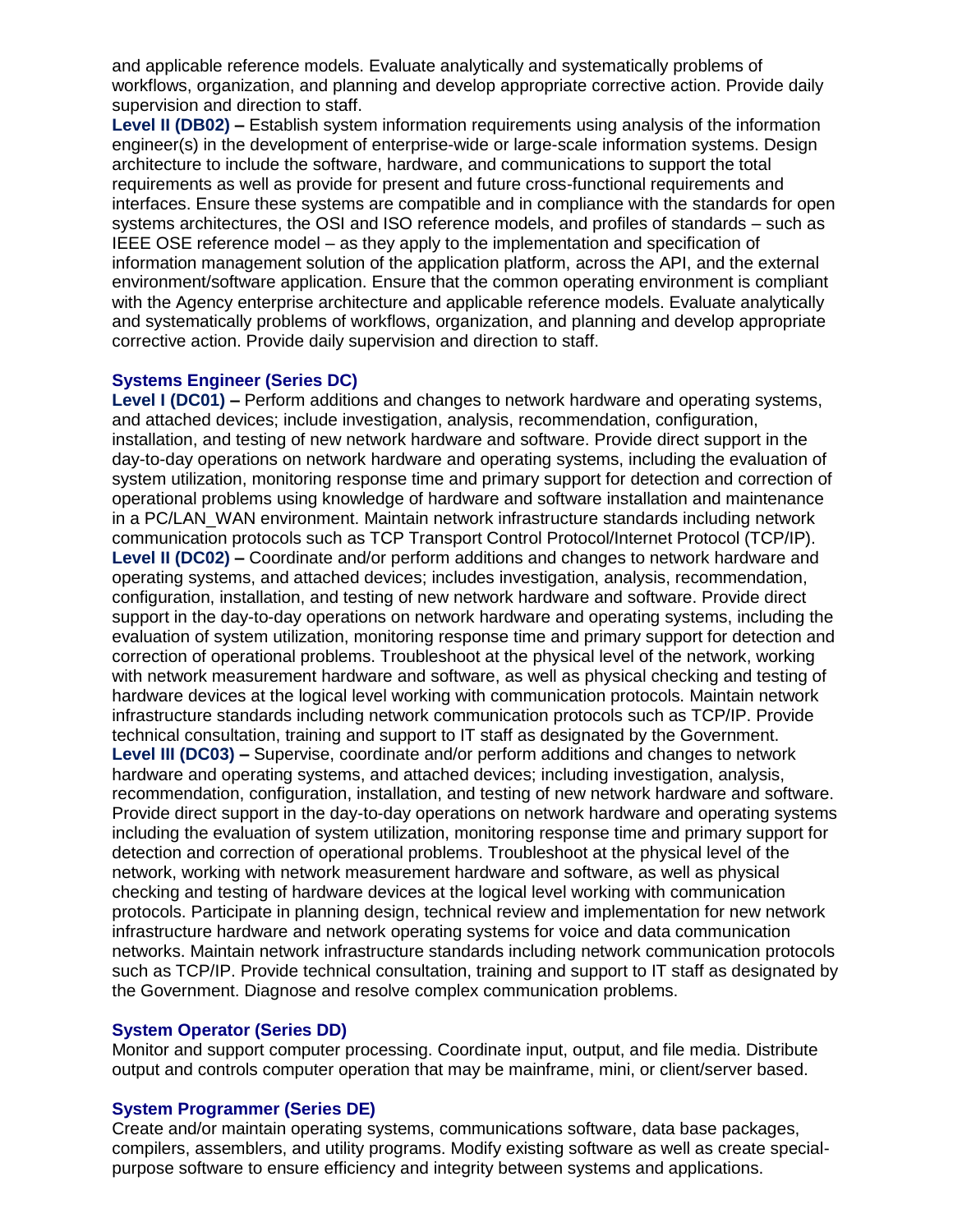#### **Technical Writer/Editor (Series DF)**

## **These descriptions are similar in scope. The differences would be the type of education and experience required for the project or task complexity.**

**Level I (DF01) –**Assist in writing and/or editing technical documents, including business proposals, reports, user manuals, briefings and presentations, functional descriptions, system specifications, guidelines, special reports, and other project deliverables to meet contract requirements. Develop outlines and drafts for review and approval by technical specialists and project management ensuring that final documents meet applicable contract requirements and regulations. Research and gather technical and background information for inclusion in project documentation and deliverables. Consult relevant information sources, including library resources, technical and financial documents, and client and project personnel, to obtain background information, and verify pertinent guidelines and regulations governing project deliverables. Commensurate experience, education, and level of supervision and direction. **Level II (DF02) –** Write and/or edit technical documents, including business proposals, reports, user manuals, briefings and presentations, functional descriptions, system specifications, guidelines, special reports, and other project deliverables to meet contract requirements. Develop outlines and drafts for review and approval by technical specialists and project management ensuring that final documents meet applicable contract requirements and regulations. Research and gather technical and background information for inclusion in project documentation and deliverables. Consult relevant information sources, including library resources, technical and financial documents, and client and project personnel, to obtain background information, and verify pertinent guidelines and regulations governing project deliverables. Commensurate experience, education, and level of supervision and direction. **Level III (DF03) –** Write and/or edit technical documents, including business proposals, reports, user manuals, briefings and presentations, functional descriptions, system specifications, guidelines, special reports, and other project deliverables to meet contract requirements. Develop outlines and drafts for review and approval by technical specialists and project management ensuring that final documents meet applicable contract requirements and regulations. Research and gather technical and background information for inclusion in project documentation and deliverables. Consult relevant information sources, including library resources, technical and financial documents, and client and project personnel, to obtain background information, and verify pertinent guidelines and regulations governing project deliverables. Commensurate experience, education, and level of supervision and direction.

## **Telecommunications Engineer (Series DG)**

**Level I (DG01) –** Provide support in the translation of business requirements into telecommunications requirements, designs and orders. Provide in-depth engineering analysis of telecommunications alternatives for Government agencies in support of their strategic modernization efforts. Provide telecommunications enhancement designs for medium and largescale telecommunication infrastructures. Provide interface support to telecommunications end users, telecommunications operations personnel, and telecommunications strategic program management. Support telecommunications infrastructure using technology, and telecommunications engineering best practices; Transport Control Protocol / Internet Protocol (TCP/IP), routing protocols, LAN switching, Internet and Intranet systems, and Simple Network Management Protocol (SNMP) based network management systems. Lead design efforts that require in-depth technical knowledge of both wide area and local area communications. Analyze network performance with tools such as Sniffers, Concord Network Health, or Network Informant; network management tools such as Hewlett Packard Openview or Tivoli; the conduct of capacity planning and performance engineering; modeling and simulation tools such as COMNET III, Netmaker Mainstation, NetRule, or OPNET products. Perform comparative analysis of systems and designs based on merit and cost (in terms of capital and ongoing operations); and/or engineering economics (engineering-related cost benefit analysis). **Level II (DG02) –** Manage the translation of business requirements into telecommunications requirements, designs and orders. Provide in-depth engineering analysis of telecommunications alternatives for Government agencies in support of their strategic modernization efforts. Provide telecommunications enhancement designs for medium and large-scale telecommunication infrastructures. Provide interface support to telecommunications end users, telecommunications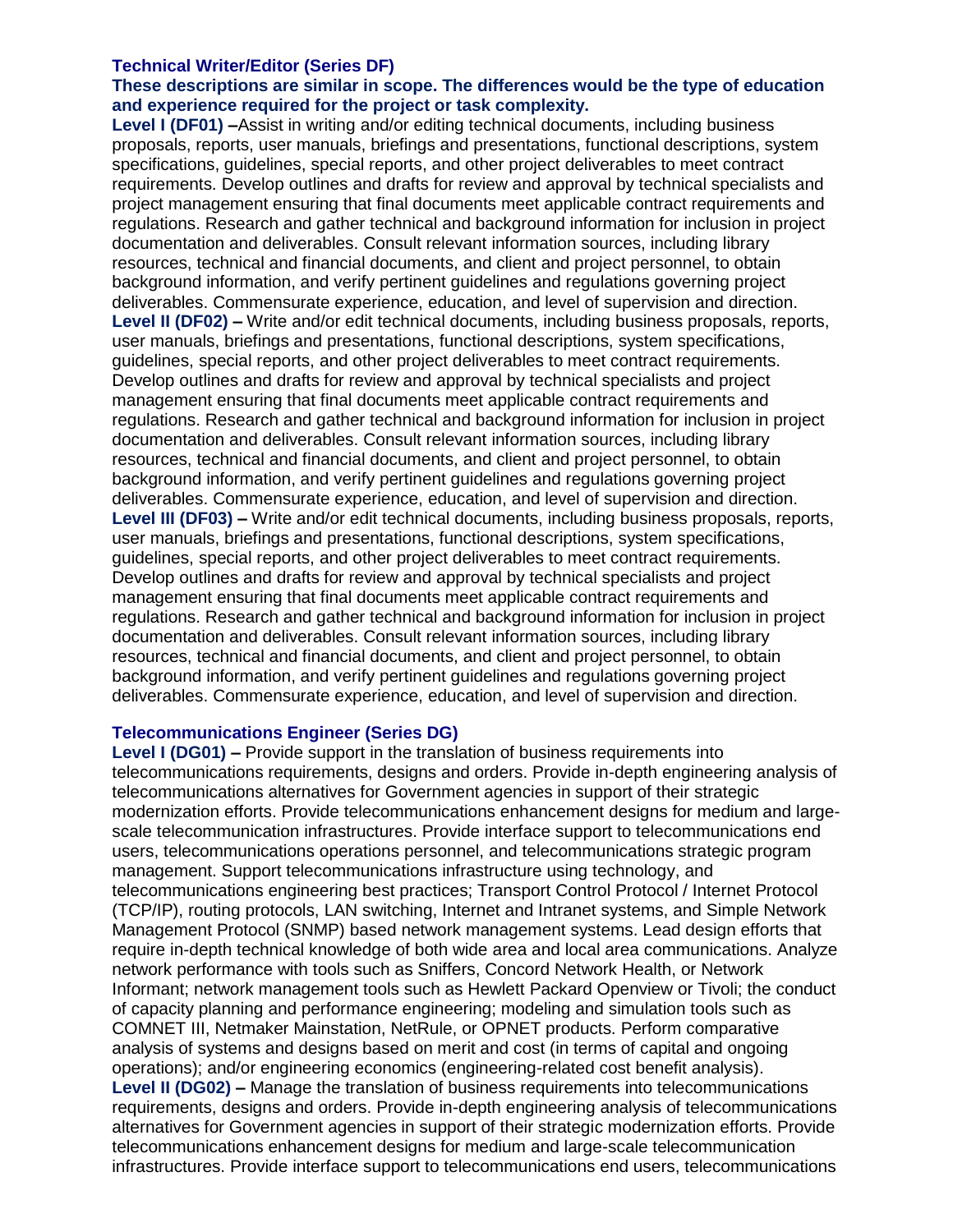operations personnel, and telecommunications strategic program management. Support telecommunications infrastructure using technology, and telecommunications engineering best practices; Transport Control Protocol / Internet Protocol (TCP/IP), routing protocols, LAN switching, Internet and Intranet systems, and Simple Network Management Protocol (SNMP) based network management systems. Lead design efforts that require in-depth technical knowledge of both wide area and local area communications. Analyze network performance with tools such as Sniffers, Concord Network Health, or Network Informant; network management tools such as Hewlett Packard Openview or Tivoli; the conduct of capacity planning and performance engineering; modeling and simulation tools such as COMNET III, Netmaker Mainstation, NetRule, or OPNET products. Perform comparative analysis of systems and designs based on merit and cost (in terms of capital and ongoing operations); and/or engineering economics (engineering-related cost benefit analysis). May provide daily supervision and direction to support staff.

#### **Telecommunications Specialist (Series DH)**

**Level I (DH01) –** Assist senior personnel in formulating and developing communications requirements and design standards. Perform complex studies to determine networking capacities and reliability, and make recommendations to augment and/or enhance existing communications networks. Provide technical problem diagnoses and resolution support for all associated subsystems, including line monitoring, modem loop-back tests, LAN performance monitoring and terminal failure determination. Provide hardware and software installation and configuration support. Commensurate experience and education.

**Level II (DH02) –** Formulate and develop communications requirements and design standards. Perform complex studies to determine networking capacities and reliability, and make recommendations to augment and/or enhance existing communications networks. Provide technical problem diagnoses and resolution support for all associated subsystems, including line monitoring, modem loop-back tests, LAN performance monitoring and terminal failure determination. Provide hardware and software installation and configuration support. Commensurate experience and education.

#### **Test Engineer (Series DI)**

Evaluate, recommend, and implement automated test tools and strategies. Design, implement, and conduct test and evaluation procedures to ensure system requirements are met. Develop, maintain, and upgrade automated test scripts and architectures for application products. Write, implement, and report status for system test cases for testing. Analyze test cases and provide regular progress reports. Serve as subject matter specialist providing testing know-how for the support of user requirements of complex to highly complex software/hardware applications. Direct and/or participate in all phases of risk management assessments and software/hardware development with emphasis on analysis of user requirements, test design and test tools selection.

#### **Training Manager (Series DJ)**

Provide leadership and management for training tasks that are being performed by the Contractor. Prepare training documents and services that are required to support training requirements drawing input from the researchers, test engineers, systems analysts, training specialists, logisticians, and the Government and applying customer training policies. Supervise the activity of the Training Specialist(s). Maintain contact with the customer to insure that the training meets their needs.

#### **Training Specialist (Series DK)**

**Level I (DK01) –** Conduct the research necessary to develop and revise training courses. Develop and revise courses and prepare appropriate training catalogs. Prepare student materials (course manuals, workbooks, handouts, completion certificates, and course critique forms). Train personnel by conducting formal classroom courses, workshops and seminars. Prepare reports and monitor training tasks in support of the goals of the Contractor Program Manager and the Government sponsor(s) using standard training standards and software and hardware programs such as modeling and simulation and prototyping efforts. Provide input to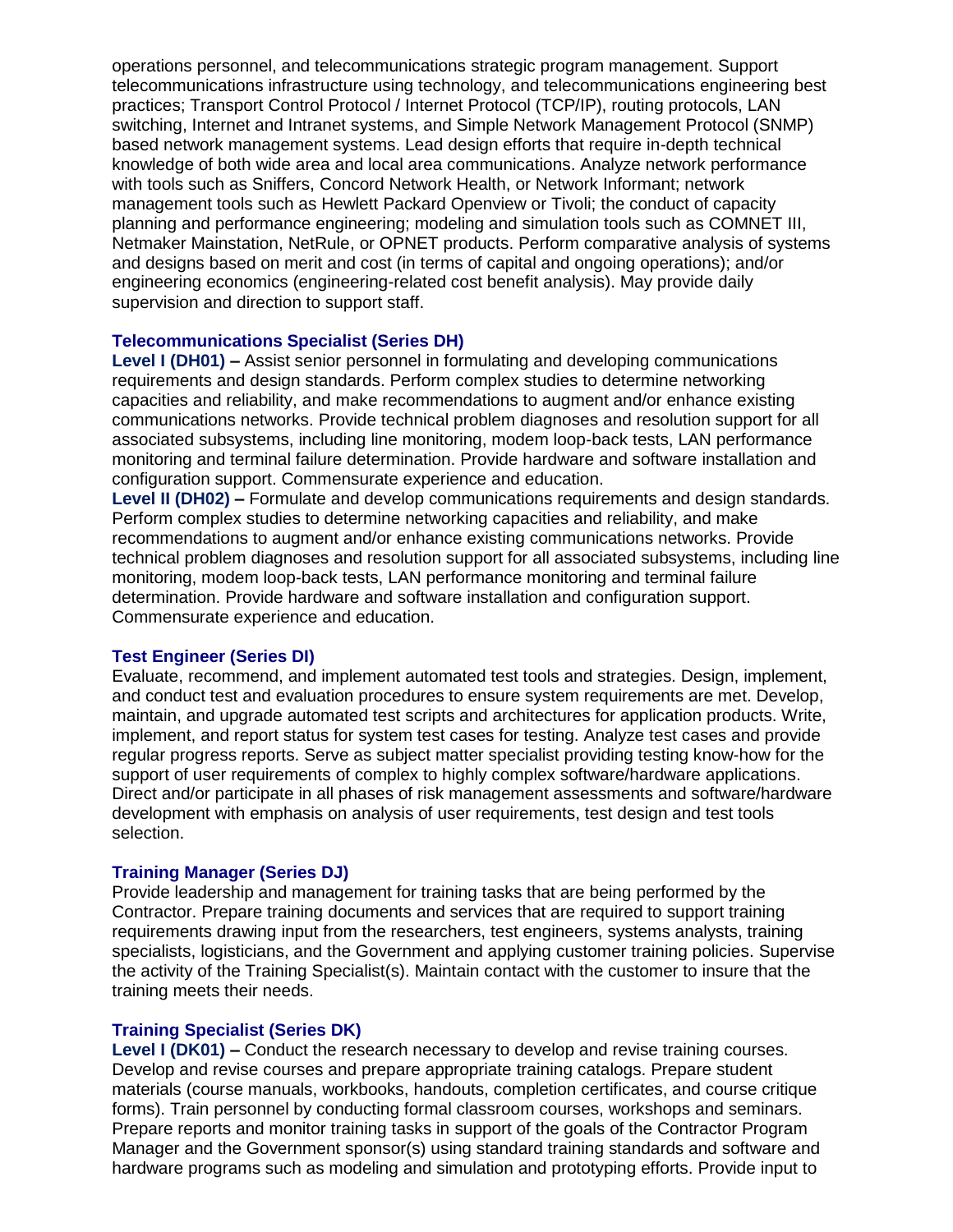the Project Lead and the Contractor Program Manager on which decisions for training validation and or modifications of specified items or systems can be corrected. Commensurate education and experience.

**Level II (DK02) –** Conduct the research necessary to develop and revise training courses. Develop and revise courses and prepare appropriate training catalogs. Prepare instructor materials (course outline, background material, and training aids). Prepare student materials (course manuals, workbooks, handouts, completion certificates, and course critique forms). Train personnel by conducting formal classroom courses, workshops and seminars. Prepare reports and monitor training tasks in support of the goals of the Contractor Program Manager and the Government sponsor(s) using standard training standards and software and hardware programs such as modeling and simulation and prototyping efforts. Provide input to the Project Lead and the Contractor Program Manager on which decisions for training validation and or modifications of specified items or systems can be corrected. Commensurate education and experience.

## **Web Content Administrator (Series DL)**

Provide support for developing and providing Agency Web-site content that will motivate and satisfy Government and civilian users' needs so that they will regularly access the site and utilize it as a major source for information, decision making and benefits delivery. Provide support for maintaining civil service handbook and policies/procedures on the agency Web; assisting in developing agency newsletter and civilian benefits communications; recommending new and innovative web uses as well as training and educating employees on the use and benefits of using the Web. Provide support in the location and pursuit of content and surveying internal customers to gather feedback for site improvement and enhancements. A working knowledge of several of the following are required: English (or Spanish), Journalism, graphic design or a related field, Web-site management, web servers, intranet site structures, and Webrelated software (ex. – MS FrontPage, Dream Weaver, Access, Hyper Text Markup Language (HTML), and Web 2.0 software such as wikis, portals, and Microsoft SharePoint).

#### **Web Designer (Series DM)**

Provide support in upgrading, maintaining and creating content for Agency web-site under the guidance of Web Project Manager. Provide day-to-day site design and creation. Experience in web design and development using HTML and Java is required. Provide on-the-job training for the development, maintenance, and updating of Web pages. Must have good communication skills and the ability to work with all levels of management and technical personnel. Must possess a working knowledge of browsers, editors, graphic design software (e.g., PhotoShop, Illustrator). Experience with animation software and image optimization is desirable.

#### **Web Project Manager (Series DN)**

Provide support in managing the development of agency Web sites. Lead team of Content Administrators, Software Developers and Designers. Preference for project management skills Web development skills. Provide leadership to a team to gather/analyze client requirements, write/edit web copy, work with internal/external resources on design, coordinate with IT Services on development, and work with Legal/Regulatory on content approvals; coordinate/document all aspects of the project; develop/manage client request/review process; track all requests/changes; and adhere to a project timeline.

#### **Web Software Developer (Series DO)**

Provide support to develop Web based applications including on line customer service to transform Government agencies to be able to deliver their services on line. Provide support in developing the site concept, interface design, and architecture of the web-site. Provide support for the implementation of interfaces to applications. Working knowledge and experience coding in Java is required. Knowledge of several of the following areas is desirable: Active Server Pages, JavaScript, Visual Basic, JavaScript, Access, HTML, DBMS's (ex. – Oracle, Sybase, etc.) and knowledge of SQL in SQL server.